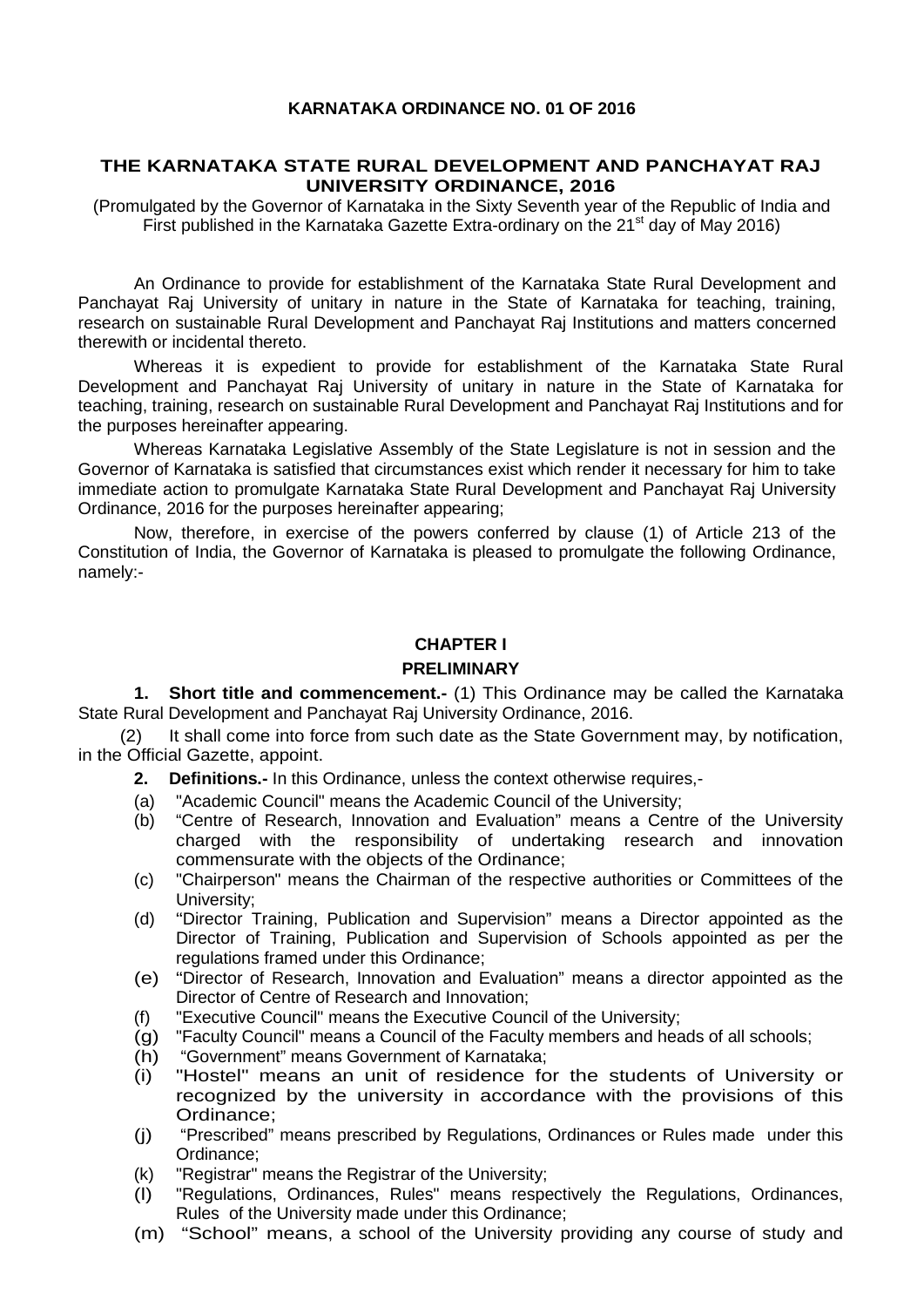training in Rural Development and Panchayat Raj for admission to the examination leading to award of degrees, diplomas, certificates and other academic distinctions of the University;

- (n) "School of Agri-Business Management and Management of Rural Development" means a school of the university with the responsibility of undertaking education and research in Agri-Business and Management of Rural Development";
- (o) "School of Rural Development and Panchayat Raj" means a School of the university with the responsibility of undertaking education and taking research to strengthening Panchayat Raj Institutions and Rural Development;
- (p) "School of Environmental Science, Public Health and Sanitation Management", means a school of the university charged with the responsibility of undertaking studies, research and innovation in Environmental Science, Public Health and Sanitation commensurate with the objects of all round rural development;
- (q) "School of Social Science and Rural Reconstruction " means a school of the University charged with the responsibility of undertaking study, research and innovation in social issues involved in the process of rural development;
- (r) "School of Skill and Entrepreneurship Development" means a School of the University charged with the responsibility of equipping the target groups with necessary skills enabling them to acquire abilities of entrepreneurship, reaching the benefits of scientific developments to the target groups, hone their skills, identify capabilities and promote them and extend a helping hand to the potential entrepreneurs;
- (s) "University" means the Karnataka State Rural Development and Panchayat Raj University incorporated under section 3;
- (t) "Vice Chancellor" means the Vice Chancellor of the University.

## **CHAPTER II THE UNIVERSITY**

**3. Establishment and Incorporation of the University.-** (1) There shall be established an unitary University called "The Karnataka State Rural Development and Panchayat Raj University" for realizing and furthering the vision, mission and objectives set out in section 4.

(2) The University shall be a body corporate having perpetual succession and a common seal, with power to acquire, hold and dispose of property, both movable and immovable, and shall sue and be sued by the said name.

(3) The headquarters of the University shall be at Gadag with regional centers established at such other places with the prior approval of the Government within the state as it may deem fit.

**4. The Vision, Mission and Objectives of the University.-** (1) The Vision of the university is to act as a centre of excellence to transform rural society by the creation of a dedicated, committed human resource which participates in the rural development process to ensure sustainable rural development and broad based improvement in the quality of life of rural population.

(2) The mission of the university is to impart education and training to various stake holders for rapid economic growth and sustainable development that reduces poverty and creates employment opportunities, access to essential services in health, education and skill development, leading to inclusive growth through the democratic mechanism of Panchayat Raj institutions, where people decide their own welfare and economic and socio-political development.

(3) The Objectives of the university are as follows, namely,-

(i) Continuous pursuit of excellence in teaching, learning and Research.

(ii) To evolve, promote and impart higher education for development of techno-managerial cadres to take up emerging challenges for the transformation of rural areas, through inclusive growth and integrated rural development.

(iii) To start courses leading to award of Doctorates, Post Doctorates, Post graduates, graduates, Diploma and certificate holders with an interdisciplinary and integrated base to design solutions for the complex and diverse issues of rural development.

(iv) To establish regional centers of rural development at each region with more emphasis on skill development leading to increased employment opportunities.

(v) To establish centers of learning using outreach sources-such as progressive farmers and industry houses etc, establishing pilot demonstration units on selected activities of rural development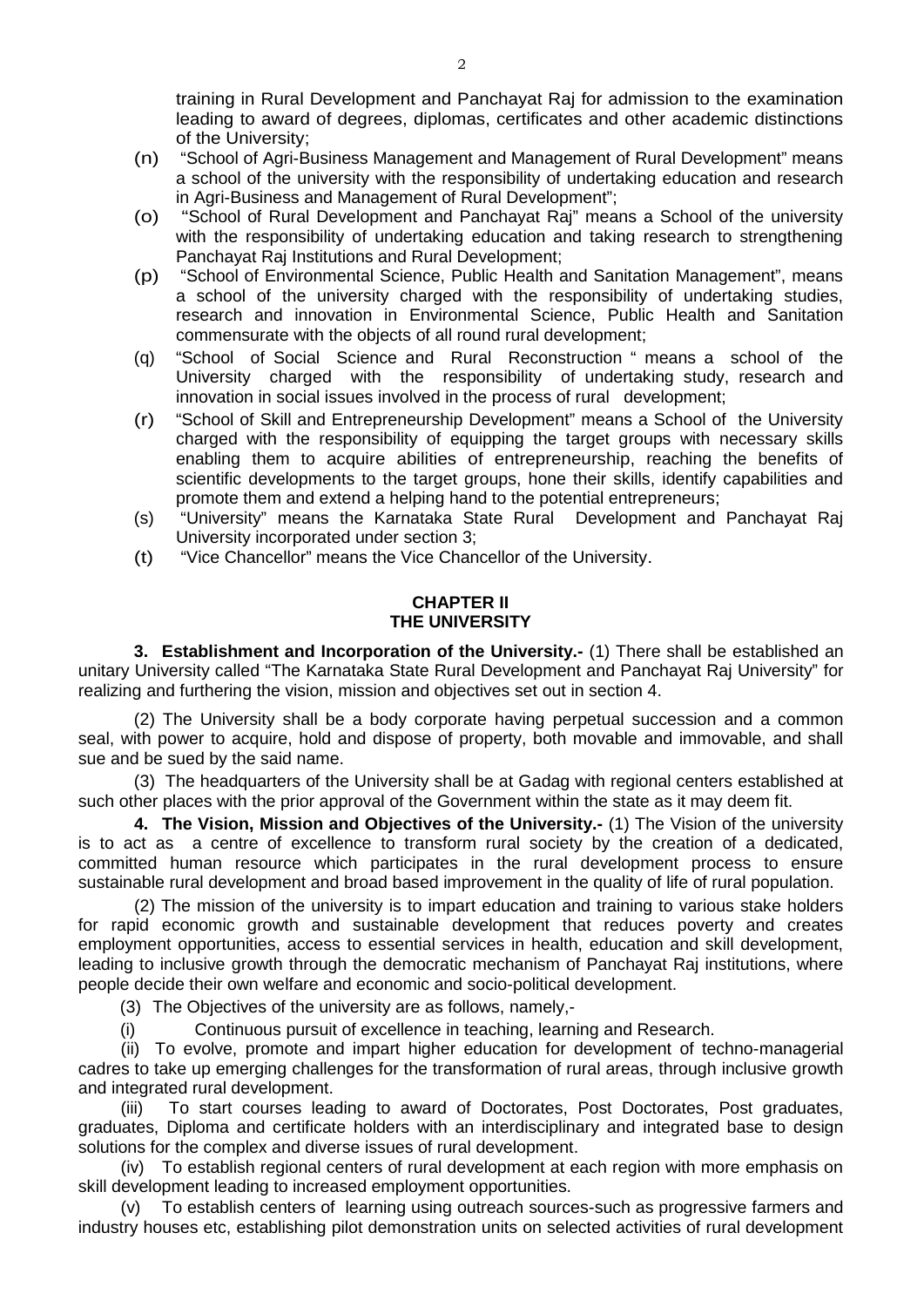at track record rural persons, village Panchayats, Taluk Panchayats, and Zilla Panchayats, etc, and also establish technology parks and Bio-village resource centers of learning.

(vi) To create chairs and institute studies on special aspects of rural development such as social customs, drinking water, Bio-fuel and energy, foods and nutrition, value chain, skilling and goods manufacturing units, packaging, branding –and marketing, networking of required urban services and facilitating them through rural broadband online links, etc,.

(vii) To invite guest lecturers from national and international proven track record institutions which can facilitate rural development and also people with rural wisdom and experience.

(viii) To organize Orientation Programmes for the new recruits of Government departments, provide training in collaboration with the State Government to personnel engaged in rural development; organize Refresher Courses to the officers and other staff of the Government departments; organize training programmes for the elected representatives of various democratic institutions.

(ix) Organizing conferences, workshops and seminars etc., on annual basis to update what is happening in rural development for future planning and improvement in the rural development studies and programmes.

(x) To undertake basic, applied and strategic intensive research on all and Regional-organizations, Universities and facets of rural development per se by involving university faculties, students and rural communities through a networking approach involving International, National Institutions.

(xi) Identify problems of the rural sector requiring science and technology inputs and solve these within the paradigm of sustainable development involving the faculty and students of this university and rural community

(xii) To do in depth research on probable disasters of various magnitude which can affect rural society, evolve measures and means for their mitigation to avoid all types of losses and distress.

(xiii) To function as a centre of excellence for extension, skilling and entrepreneurship through use of modern information and communication technologies to work towards integrated rural development.

(xiv) To design and provide virtual academy consisting of four way information between scientific institution consortiums (Laboratory-to-Laboratory), between institutions and users (Laboratory to land) between traditional rural knowledge base to technical experts (Land-to-Laboratory) and for Lateral learning between rural families (Land-to-land)

(xv) To help create special institutional structures and schemes for nurturing leadership and managerial skills among the youth in regional, village and community level leading to entrepreneurship with special focus on the most backward regions/villages/communities.

(xvi) To provide all-round opportunities for trainings, skilling and providing incubation facilities for entrepreneurship development in such of the essential branches of learning leading towards service providing, employment and wealth creation through promotion of a classless, casteless and creedless society achieving the goal on integrated and sustainable rural development on Gandhian Ideolgy (Gram Swaraj)

(xvii) To promote access to rural services for underprivileged segment, children, women, elderly and disabled people through a common village resource and service centers and enable social Justice and equitable status in the society.

(xviii) To promote women empowerment by equipping them to greater access to knowledge and resources, and autonomy in decision making leading to social, economic and political prosperity.

(xix) To Preserve and enrich the cultural wealth and practical wisdom of rural society by generating a sustainable technology base by blending appropriate modern science and technology with traditional knowledge.

(xx) Improve agriculture economy through judicial use of natural resources by adopting integrated farming approach (Agri-Livestock-Horti-Silivi-Seri, etc), processing and value addition (Secondary agriculture) and linking farmers produce and products to multilevel markets.

(xxi) To promote establishment of Bio-resource centers to aim at Judicious natural resource management, Bio-diversity conservation, soil fertility and renewable energy management, seed banks, custom hire services, organic farming, agroforestry, fodder banks, traditional herbal medicines, health and nutritional aspects, rural enterprises and markets through community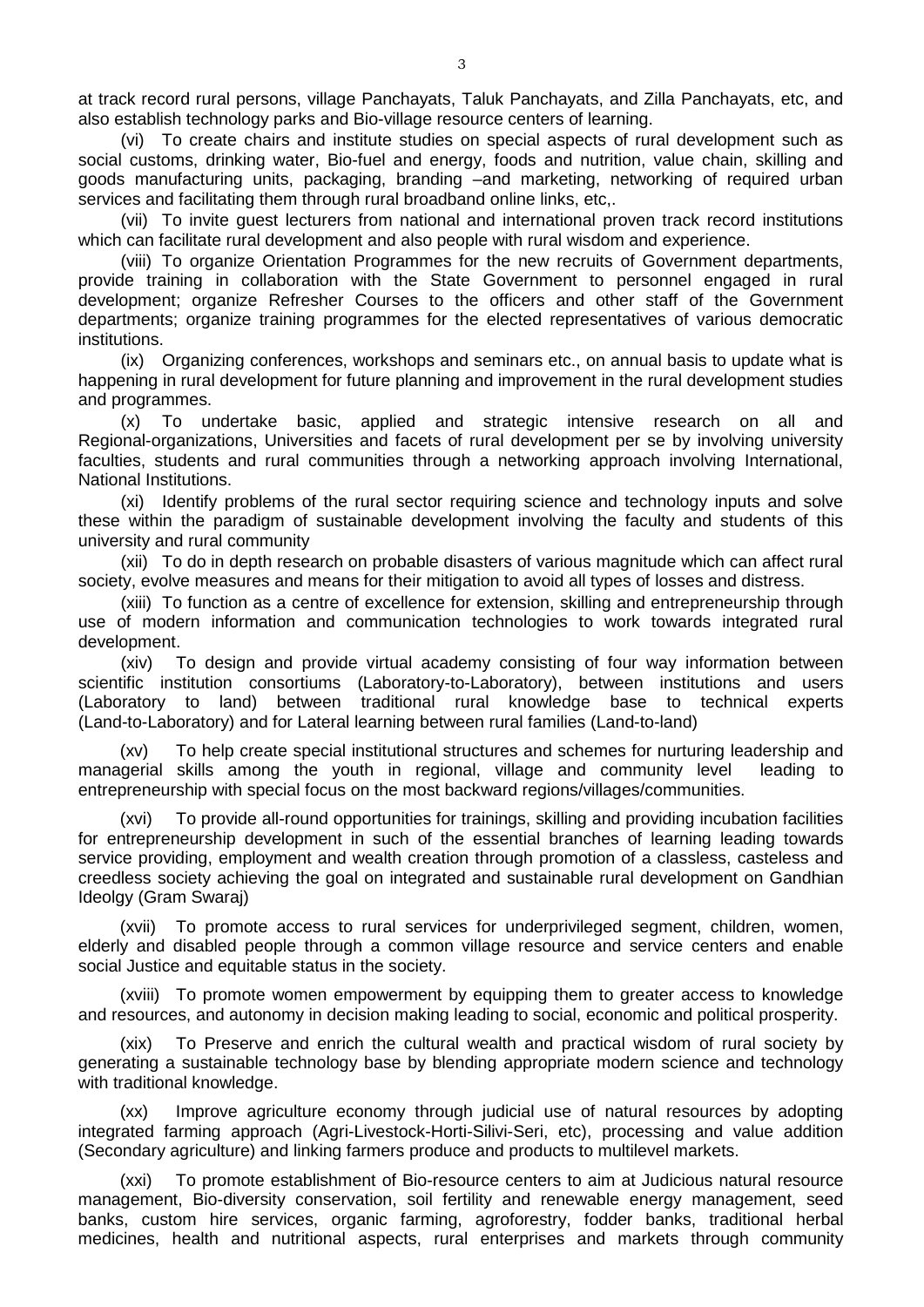participation and management.

(xxii) To promote urban centric rural services, and ecotourism etc., to establish better harmony to avoid rural – urban divide to leading towards rural economic prosperity and better quality of life.

(xxiii) To design and develop projects and plans for individual rural family, community, village and panchayat levels on pilot basis for increasing employment opportunities and income of rural masses (both on farm and off farm and non-farm enterprises) to reduce the gap with that of urban population.

(xxiv) To educate rural masses on economic development and poverty alleviation through microfinance and microenterprises creation with effective technological interventions.

(xxv) To promote creation of self help groups, farmer producer groups, Agribusiness centers, community credit societies and ensure access to Government projects, programmes and subsidies through formal financial institutions for adopting newer technologies towards achieving inclusive growth.

(xxvi) To improve social, psychological and physical health through promotion of community entertainment programmes, festivals, Jatras, and other cultural outfits and institutions, rural sportsgames Yoga-meditation, rural health clinics, better food and nutrition management.

(xxvii) Providing continuous inputs to primary, secondary and vocational education system to enrich the contents of courses and studies aimed at rural need orientation aimed at inclusive growth and integrated rural development.

(xxviii) To provide consultancy on all aspects of rural development.

(xxix)To undertake monitoring and evaluation of national, state, district, taluk and panchayat level rural development programmes share ideas and experiences for their effective implementation.

(xxx) To Assist the Government in formulation of policies, Governance, management and execution of rural development programmes through Panchayat Raj Institutions.

(xxxi) To take up any other activity assigned by the Government.

(xxxii) Prepare students for leadership, develop their managerial potential through enlightened learning, field work and by participating with community.

(xxxiii) Promote and preserve academic freedom, ensure diverse ways of Learning, develop mastery over professions and channelize faculty and students talent towards dedicated rural development work and community services.

(xxxiv) Promote feeling among students that "we should learn together, grow together and work together with people. Make efforts to bridge the "Trust Deficit gap "between people and change agents.

(xxxv) University shall have open door policy for field practitioners, NGO's, innovators, renowned social workers, to be invited to supplement the teaching efforts of its Faculty.

 (xxxvi) As Part of "Advocacy" Faculty members to engage themselves in research projects on cutting edge issues of rural development process and come out with solutions and advice Government in formulating development policy framework.

**5. Powers and functions of the University.-** The powers and functions of the University shall be,-

(i) to administer and manage the School of Rural Development and Panchayat Raj, School of Agri-Business Management and Management of Rural Development, School of Environmental Science and Public Health and Sanitation Management, School of Social Sciences and Rural Reconstruction, School of Skill and Entrepreneurship Development and such centers for research, education and instruction as are necessary for the furtherance of the objects of the University;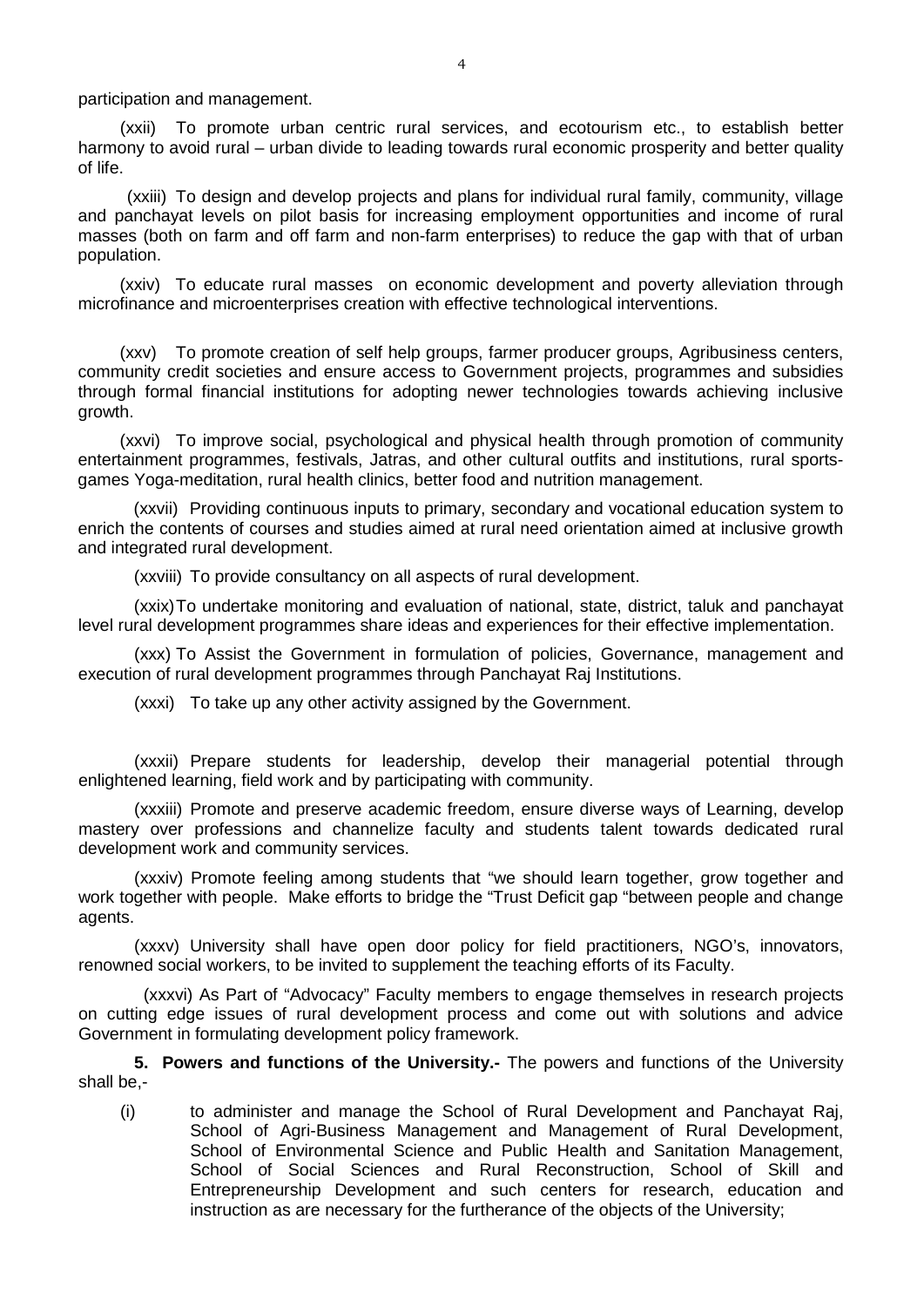- (ii) to provide for instruction in such branches of knowledge or learning pertaining to Rural Development and Panchayat Raj, as the University may think fit and to make provision for research and for the advancement and dissemination of knowledge of Rural Development and Panchayat Raj;
- (iii) to enter into Public Private Partnerships to carry out the objectives of the Ordinance, with prayer sanction of the Government;
- (iv) to organise and undertake extra-mural and experiential teaching and extension activities;
- (v) to hold examinations and to grant diploma or certificate, and to confer degree and other academic distinction on persons subject to such conditions as the University may determine and to withdraw any such diplomas, certificates, degrees or other academic distinctions for good and sufficient cause;
- (vi) to confer honorary degrees or other distinctions in the manner laid down in the regulations;
- (vii) to fix, demand and receive fees and other charges;
- (viii) to institute and maintain halls and hostels and to recognise places of residence for the students of the University and to withdraw such recognition accorded to any such place of residence;
- (ix) to establish and adopt such schools, special centers, specialized study centers or other units for research and instruction as are, in the opinion of the University, necessary for the furtherance of its objects;
- (x) to supervise and control the residence and to regulate the discipline of the students of the University and to make arrangements for promoting their health;
- (xi) to make such arrangements in respect of the residence, discipline and teaching of lady students;
- (xii) to create academic, technical, administrative, ministerial and other posts and to make appointments thereto;
- (xiii) to regulate and enforce discipline among the employees of the University and to take such disciplinary measures as may be deemed necessary;
- (xiv) to institute professorships, associate professorships, assistant professorships, readerships, lecturer ships, and any other teaching, academic or research posts required by the University:
- (xv) to appoint persons as professors, associate professors, assistant professors, readers, lecturers or otherwise as teachers and researchers of the University;
- (xvi) to institute and award fellowships, scholarships, prizes and medals;
- (xvii) to provide for printing, reproduction and publication of research and other works and to organize exhibitions;
- (xviii) to sponsor and undertake research in all aspects of Rural Development and Panchayat Raj;
- (xix) to co-operate with any other organization in the matter of education, training and research in Rural Development and Panchayat Raj and allied subjects for such purposes as may be agreed upon on such terms and conditions as the University may from time to time determine;
- (xx) to co-operate with institutions of higher learning in any part of the world having objects wholly or partially similar to those of the University, by exchange of teachers and scholars in such manner as may be conducive to the common objects;
- (xxi) to regulate the expenditure and to manage the accounts of the University;
- (xxii) to establish and maintain within the University's premises or elsewhere, such class rooms, and study halls, trial fields, workshops and other facilities as the University may consider necessary and adequately furnish or equip the same and to establish and maintain such laboratories, libraries and reading rooms as may appear convenient or necessary for the University with prior approval of the Government;
- (xxiii) to receive grants, subscriptions, donations and gifts for the purpose of the University and consistent with the objects for which the University is established;
- (xxiv) to purchase, take on lease or accept as gifts or otherwise any land or building or works, which may be necessary or convenient for the purpose of the University and on such terms and conditions as it may think fit and proper and to construct or alter and maintain any such building or works;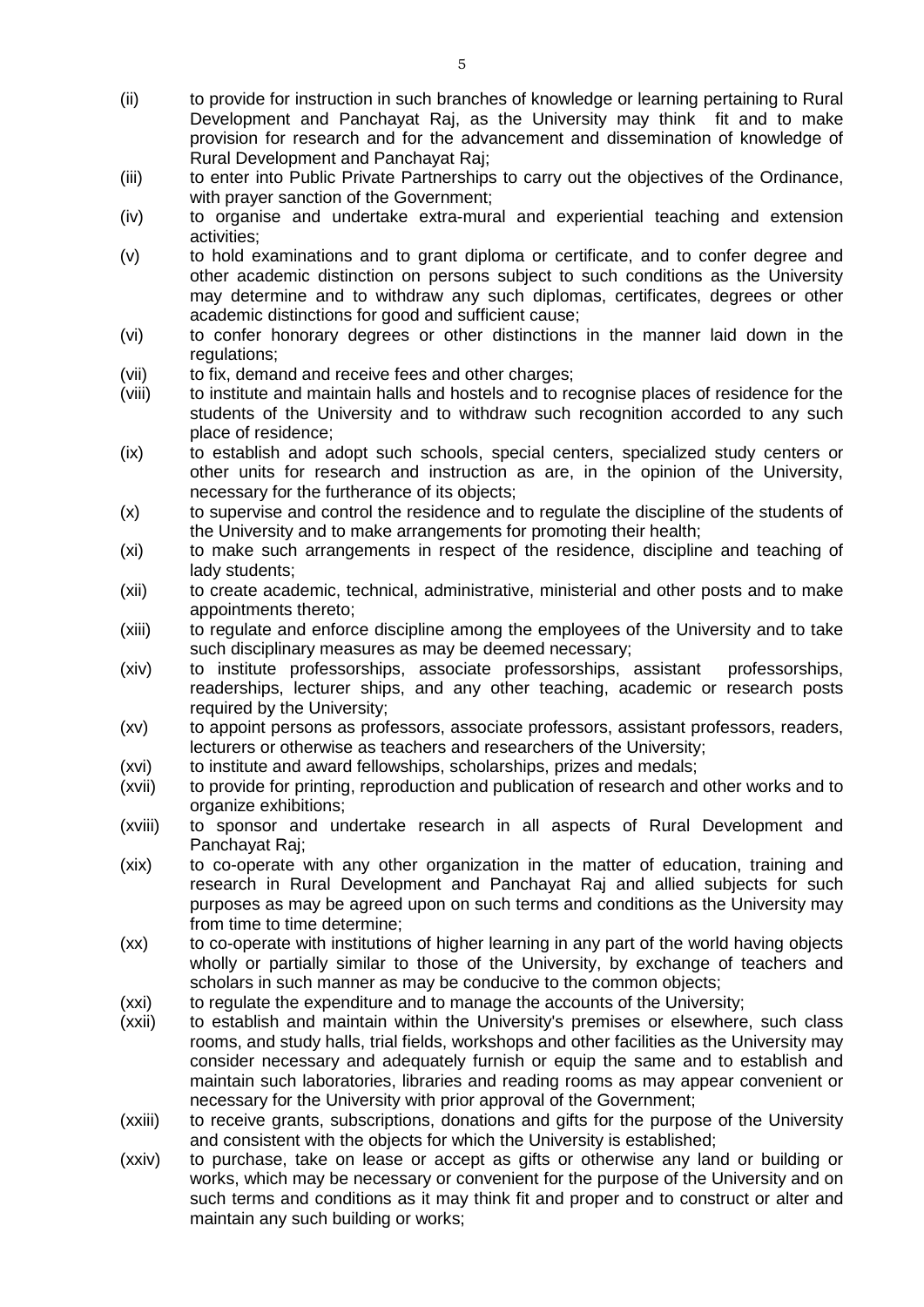- (xxv) to sell, exchange, lease or otherwise dispose of all or any portion of the properties of the University, moveable or immovable, on such terms as it may think fit and proper without prejudice to the interest and activities of the University with prior approval of the state Government ;
- (xxvi) to draw and accept, to make and endorse, to discount and negotiate, Government of India and other promissory notes, bills of exchange, cheques or other negotiable instruments;
- (xxvii) to execute conveyances, transfers, re-conveyances, mortgages, leases, licenses and agreements in respect of property, moveable or immovable including Government securities belonging to the University or to be acquired for the purpose of the University;
- (xxviii) to appoint in order to execute an instrument or transact any business of the University any person as it may deem fit;
- (xxix) to close any classes or departments or Directorates of the University;
- (xxx) to enter into any agreement with Central Government, State Governments, the University Grants Commission or other authorities for receiving grants;
- (xxxi) to accept grants of money, securities or property of any kind on such terms as may deem expedient;
- (xxxii) to raise and borrow money on bonds, mortgages, promissory notes or other obligations or securities founded or based upon all or any of the properties and assets of the University or without any securities and upon such terms and conditions as it may think fit and to pay out of the funds of the University, all expenses incidental to the raising of money, and to repay and redeem any money borrowed;
- (xxxiii) to invest the funds of the University or money entrusted to the University in or upon such securities and in such manner as it may deem fit and from time to time transpose any investment;
- (xxxiv) to make such regulations as may, from time to time, be considered necessary for regulating the affairs and the management of the University and to alter, modify and to rescind them;
- (xxxv) to constitute for the benefit of the academic, research, technical, administrative and other staff, in such manner and subject to such conditions as may be prescribed by the regulations, such as pension, insurance, provident fund and gratuity as it may deem fit and to make such grants as it may think fit for the benefit of any employees of the University, and to aid in establishment and support of the associations, institutions, funds, trusts and conveyance calculated to benefit the staff and the students of the University;
- (xxxvi) to delegate all or any of its powers except the power to make regulations to the Vice chancellor of the University or any committee or any sub-committee or to any one or more members of its body or its officers; and
- (xxxvii) to do all such other acts and things as the University may consider necessary, conducive or incidental to the attainment or enlargement of the aforesaid objects or any one of them.

**6. Teaching of the University.-** (1) All teaching in connection with the degrees, diplomas and certificates of the University shall be conducted, under the control of the Vice Chancellor, by the teachers of the Schools in accordance with the syllabus prescribed by the regulations.

(2) The courses and curricula and the authorities responsible for such teaching shall be as prescribed by the regulations.

**7. Admission to the University.-** (1) Subject to the provisions of this Ordinance and the Regulation, admission to the University shall be open to all persons.

(2) Nothing contained in sub-section (1) shall require the University-

- (a) To admit to any course of study any person who does not possess the prescribed academic qualifications or standard;
- (b) Retain on the rolls of the University any student whose academic record is below the minimum standard required for the award of degree, diploma or other academic distinction; or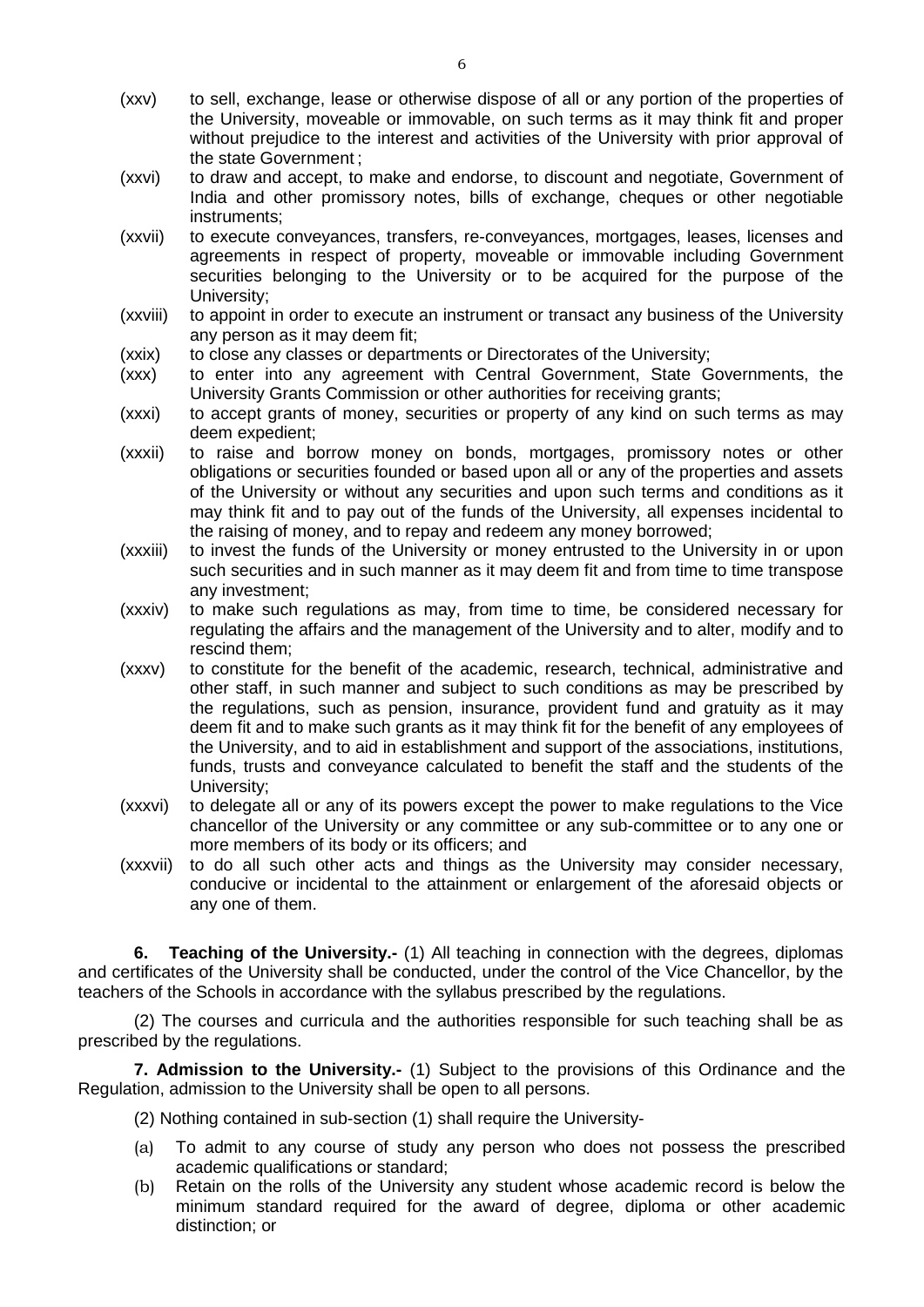(c) To admit any person or retain any student whose conduct is prejudicial to the interests of the University or the rights and privileges of other students and teachers.

(3) Subject to the provisions of sub-section (2), the Government may, by order, direct that the University shall reserve such percentage of seats therein for the students belonging to the Scheduled Castes, the Scheduled Tribes and Other Backward Classes as may be specified in such order and where such direction has been given, the University shall make the reservation accordingly.

**8. Research of the University.-** All research and innovation activities of the University shall be conducted, under the control of the Vice Chancellor, by the officers or teachers or researchers, in accordance with the norms prescribed by the regulations under the Centre of Research and Innovation.

**9. Discipline, Inspection and Control.-** (1) The Chancellor may suo motu or on the recommendation of the State Government cause an inspection to be made by a Commission of Enquiry consisting of one or more persons as he may direct, of the buildings, Laboratories, Libraries, Museums, Workshops and equipments of any institution maintained, administered, recognised or approved, by the University and also of the examinations, teaching and other work conducted or done by the University and into any specific allegations against any employee of the University in like manner in respect of any matter connected with or ancillary thereto.

(2) The Commission directed to make an inspection or inquiry under sub-section (1), shall have access for that purpose to the related institutions, premises and to such accounts or other records as may be necessary.

(3) The Commission shall submit a report of the result of the inspection or inquiry to the Chancellor and shall forward a copy thereof to the State Government.

(4) Soon after receipt of the report, the Chancellor shall record his findings thereon and send the same to the State Government for taking further action, as may be necessary or as directed by him.

(5) The State Government shall direct the Vice-Chancellor to initiate such action as has been directed by the State Government with respect to the findings in the report of enquiry or inspection and the Executive Council shall implement the directions of the Government.

(6) The Vice-Chancellor shall communicate to the State Government a report of action taken in compliance with the directions of the State Government as specified in the orders of the State Government.

(7) If the Vice-Chancellor fails to comply with the directions of the State Government then it shall be reported to the Chancellor whose order shall be final and shall be implemented by the Vice-Chancellor within such time as set out in the orders of the Chancellor.

(8) The Executive Council shall furnish such returns, statements, accounts or other particulars relating to the administration of the University as the State Government may, from time to time, require.

**10. Power to issue directions.-** The Chancellor may either suomotu or on the recommendation of the State Government issue such directions as may be necessary or expedient in the interest of both administration and academic functioning of the University and in particular to ensure peace and tranquillity and to protect the property and finances.

**11. Power to annul the orders of the University.-** (1) The State Government may by order published in the official Gazette annul any order, notification, resolution, regulation or any proceedings of the University which in its opinion is not in conformity with the provisions of this Ordinance, or is otherwise inconsistent with the policy of the State Government:

Provided that, before making any such order, the State Government shall afford an opportunity to the University.

(2) Every order passed under sub-section (1), shall as soon as may be after it is passed be laid before both the Houses of the State Legislature.

## **CHAPTER III**

## **OFFICERS OF THE UNIVERSITY**

**12. Officers of the University.-** The following shall be the officers of the University, namely:-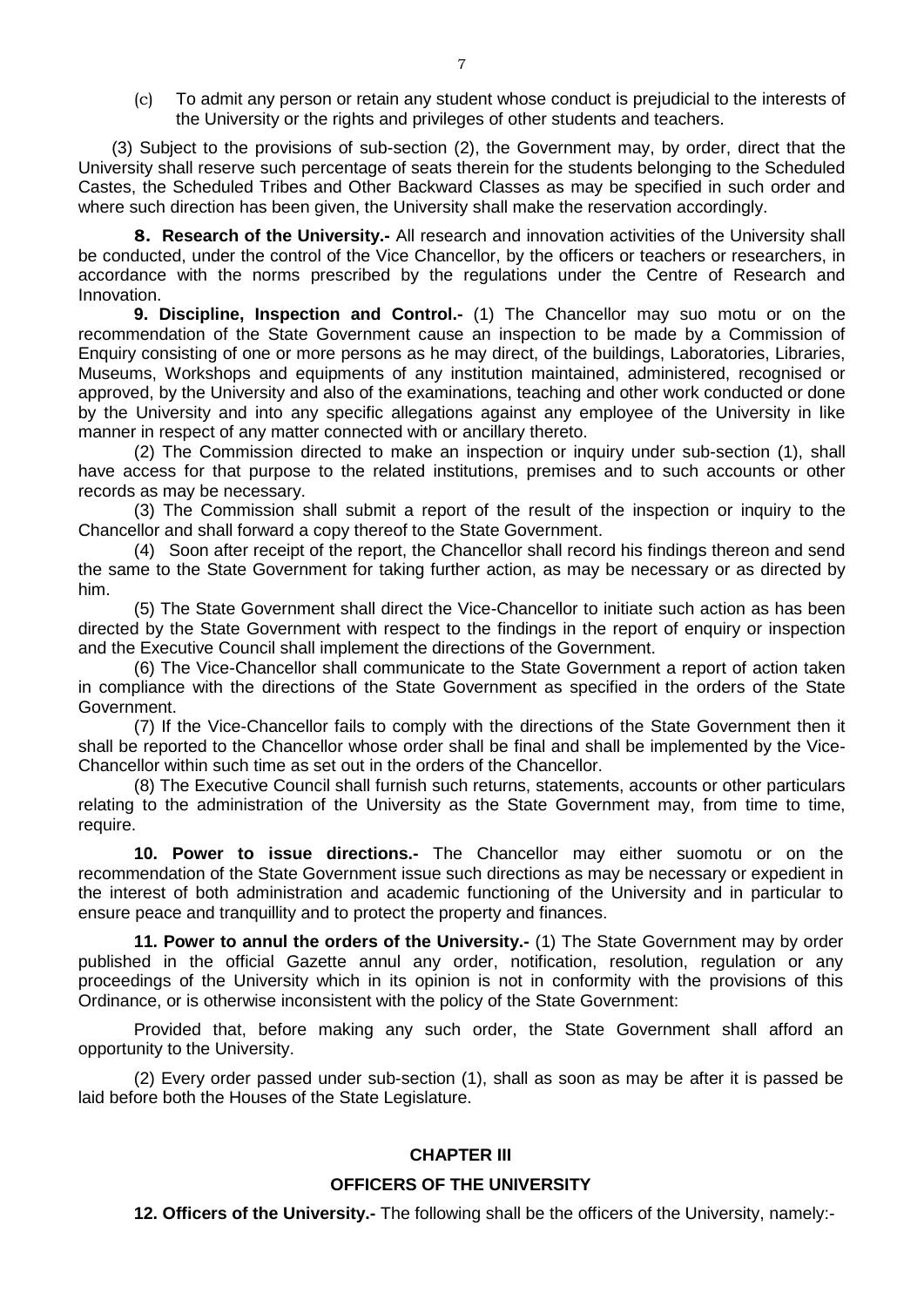- (1) The Chancellor
- (2) The Pro- Chancellor
- (3) The Vice Chancellor
- (4) The Registrar
- (5) The Director, Training, Publication and Supervision of all schools
- (6) The Director, Centre for Research, Innovation and Evaluation.
- (7) The Head of all Schools.
- (8) The Finance officer.
- (9) Such other Officers as may be prescribed by the Regulations.

**13. The Chancellor.-** (1) The Governor of Karnataka shall by virtue of his office be the Chancellor of the University.

(2) The Chancellor shall be the Head of the University and shall preside over the convocations of the University.

(3) No Honorary degree shall be conferred by the University on any person except with the previous approval of the Chancellor.

(4) The Chancellor shall exercise such other powers and perform such other functions as may be conferred upon him by or under this Ordinance.

**14. The Pro-Chancellor.-** (1) The Minister in charge of Rural Development and Panchayat Raj Department shall be the Pro-Chancellor by virtue of his office.

(2) The Pro-Chancellor shall preside over the convocation of the University in the absence of the Chancellor.

(3) The Pro-Chancellor shall exercise such powers and functions of the Chancellor as may be conferred on him by or under this Ordinance or under the Regulations. He shall also exercise such other powers and perform such other duties of the Chancellor as the Chancellor may by order in writing delegate to the Pro-Chancellor, and such delegation may be subject to such restrictions and conditions as may be specified in such order.

**15. Vice Chancellor.-** (1) The Vice Chancellor shall be a whole time officer of the University and he shall be appointed by the Chancellor from the panel of three eminent academicians of impeccable character, preferably with rural background drawn by the Search Committee constituted by the State Government which shall consist of the following persons, namely:-

- (i) One person who has made significant contribution to Rural Development and Panchayat Raj institutions nominated by the State Government who shall be the Chairperson.
- (ii) One person who has made significant contribution to agriculture, rural livelihood and related fields, law reforms, nominated by the Chancellor.
- (iii) The Chairman, University Grant Commission or his nominee;

The Principal Secretary to Government, Department of Rural Development and Panchayath Raj shall be the convener of the Search Committee.

(2) The Search Committee shall submit to the State Government a panel of three persons of impeccable character who are eminent academicians, preferably who have sufficient experience in the areas of Rural Development and Panchayat Raj, law reforms, in the alphabetical order. The State Government shall forward the panel to the Chancellor who shall appoint one person from the panel as the Vice-Chancellor:

Provided that, the First Vice Chancellor shall be appointed by the Chancellor on the recommendation of the state Government.

**Explanation:** For the purpose of this clause "rural development" means and includes, a development process that promotes economic, political and social development of people living in rural areas, which includes the following sectoral subjects.

- (a) Natural Resource Management.
- (b) Agriculture and agricultural Engineering and Horticulture
- (c) Forestry and Agro Forestry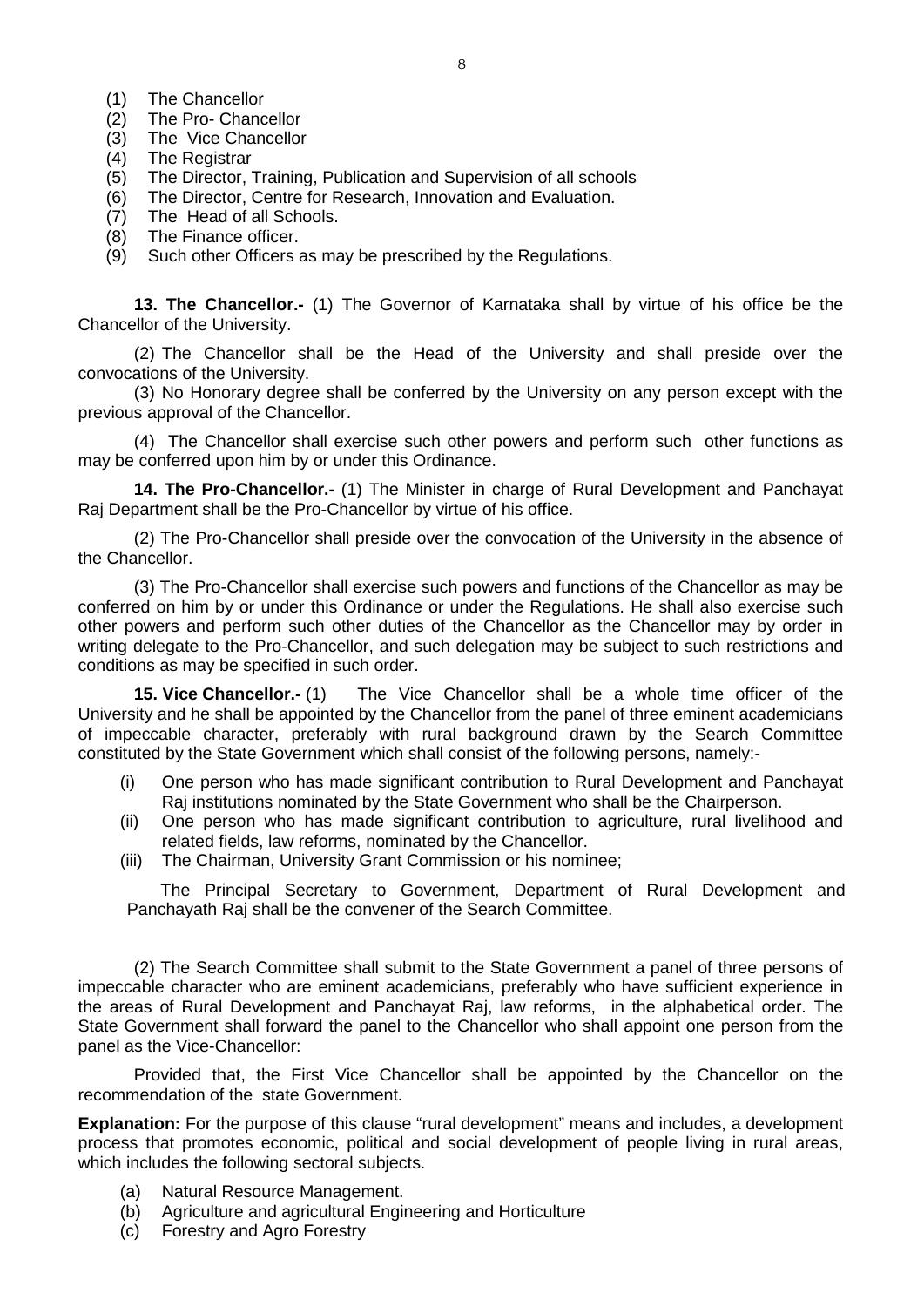- (d) Fisheries
- (e) Veterinary, Dairy Science and Animal Husbandry
- (f) Sericulture and related Textiles, etc.
- (g) Social sciences, law etc.
- (h) Rural Development and Rural Infrastructure
- (i) Panchayati Raj System.
- (j) Rural Drinking water, Environment, Ecology, Sanitation and Public Health and Rural **Housing**
- (k) Rural Employment, Rural livelihood, small and cottage industries
- (l) Rural Energy and Renewable energy.
- (m) Community participation and participatory development in rural areas.
- (n) Worked for Tribal or rural development and development of technology for the benefit of rural areas

(3) The Vice Chancellor who shall be an academic person and a Professor, shall hold office for a term of four years or till he attains the age of sixty five years, whichever is earlier.

(4) The Vice-Chancellor shall not be removed from his office except by an order of the Chancellor passed on the ground of wilful omission or refusal to carry out the provisions of this Ordinance or for abuse of the powers vested in him and on the advice tendered by the State Government on consideration of the report of an inquiry ordered by it under sub-section (5).

(5) For the purposes of holding an inquiry under this section the State Government shall appoint a person who is or has been a Judge of the High Court or the Supreme Court. The inquiry authority shall hold the inquiry after giving an opportunity to make representation by the Vice-Chancellor and shall submit a report to the State Government on the action to be taken including penalty, if any, to be imposed, and the State Government shall on consideration of the report advise the Chancellor. The Chancellor shall act in accordance with such advice, as far as may be, within six months.

(6) The emoluments and other conditions of service of the Vice-Chancellor shall be such as may be determined by the Chancellor and shall not be varied to his dis-advantage after his appointment as Vice-Chancellor. In the event of a Vice-Chancellor retiring on superannuation during his tenure as Vice-Chancellor, his conditions of service already determined shall continue to be in vogue. All his pensionary benefits shall be kept in abeyance which shall be released after his demitting the office of the Vice-Chancellor.

(7) The Vice-Chancellor may relinquish his office by resignation in writing under his hand addressed to the Chancellor which shall be delivered to the Chancellor normally sixty days prior to the date on which the Vice-Chancellor wishes to be relieved from his office, but the Chancellor may relieve him earlier.

(8) If a retired person is appointed as Vice-Chancellor, the terms and conditions of service upon his appointment as Vice-Chancellor including emoluments shall be determined by the Chancellor. The emoluments shall be reduced by the amount of pension and allowances drawn by him

(9) If a Professor in the service of an University in the State is appointed as Vice-Chancellor, his terms and conditions of service as Professor shall not be revised to his dis-advantage during his tenure and he shall retain his lien of his earlier post.

**16. Powers of the Vice Chancellor.-** (1) The Vice Chancellor shall be the principal executive and academic head of the University and shall exercise general supervision and control over the affairs of the University and give effect to the decisions of the Authorities of the University. He shall have full powers for maintaining discipline in the University.

- (2) The Vice Chancellor shall,-
- (a) ensure that the provisions of this Ordinance, Regulations and Ordinances are duly observed, and he shall have all powers as are necessary for that purpose;
- (b) The Vice Chancellor shall be ex-officio Chairman of the 'Executive council', 'Academic Council' and the 'Finance Committee'.
- (c) convene the meetings of the Executive Council, the Academic Council and other councils and committees and shall perform all other acts, as may be necessary to give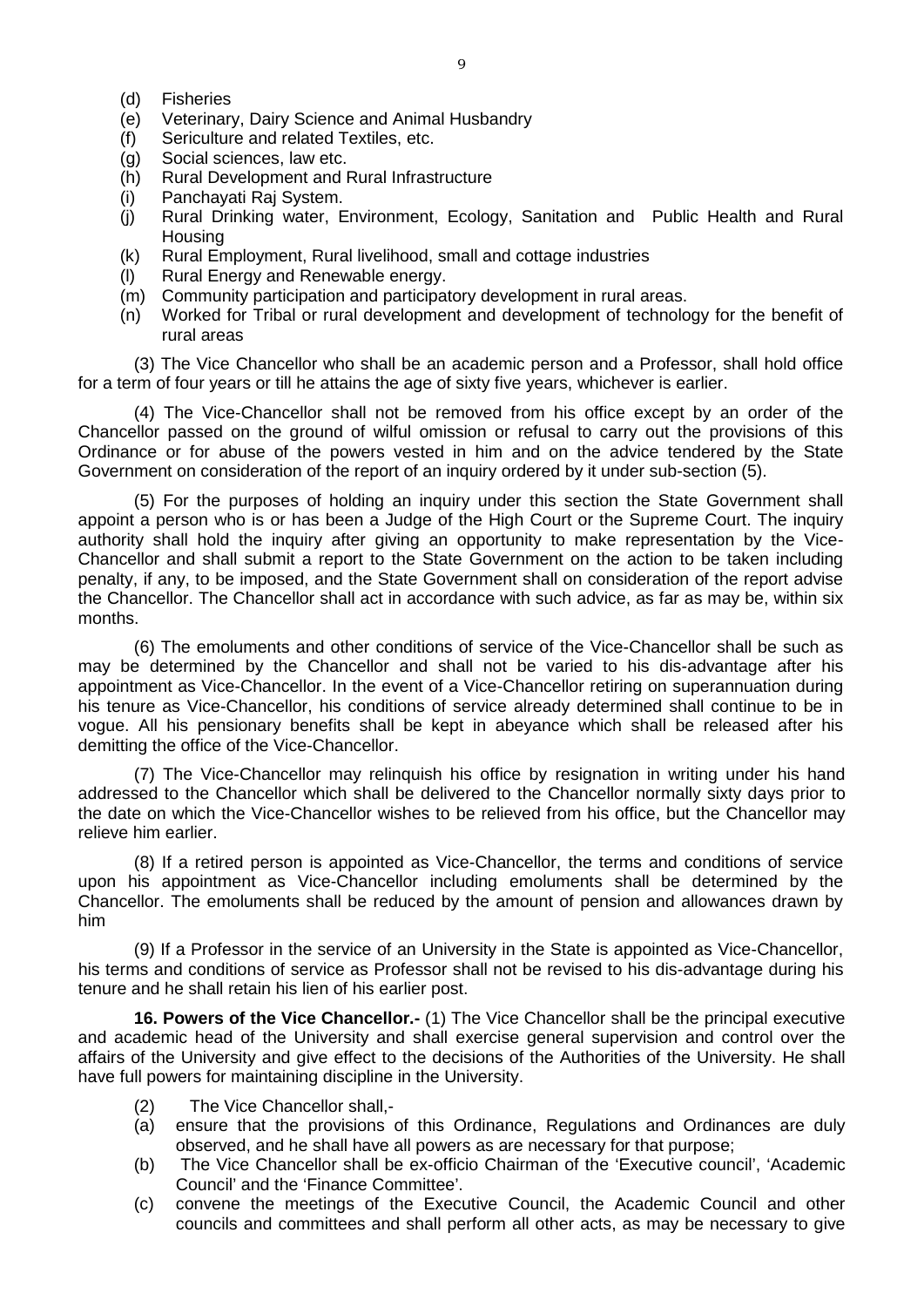effect to the provisions of this Ordinance and may, by order in writing, delegate the power of convening any of the said meetings to any other officer of the University;

- (d) have all powers relating to the proper maintenance of academic, administrative and financial discipline in the University.
- (3) The Vice Chancellor shall be responsible for,-
- (a) The proper administration of the University and for close co-ordination and integration of teaching, research and dissemination of knowledge;
- (b) Presenting of the Annual Financial Estimates and the Annual Accounts and Balance Sheet to the Executive Council.

(4) If, in the opinion of the Vice Chancellor, any emergency has arisen, which requires immediate action be taken, he shall take such action as he deems necessary and shall report the same for ratification in the next meeting of the Executive Council or Academic Council, which, in the ordinary course, would have dealt with the matter:

Provided that, if the Executive Council or Academic Council concerned is of the opinion that such action ought not to have been taken, it may refer the matter to the Chancellor, whose decision thereon shall be final

**17. Arrangement of work during vacancy in the office of the Vice-Chancellor.-** (1) During the temporary absence of the Vice-Chancellor by reason of leave, illness or any other cause, the Chancellor may make such arrangements as he deems fit for carrying on the duties of the Vice-Chancellor:

Provided that, pending the making of such arrangements by the Chancellor, the Vice-Chancellor may designate the senior most Director amongst the Director of Training, Publication and Supervision of schools or the Director, Centre for Research, Innovation and Evaluation, to be incharge of the current duties of the Vice-Chancellor for a period not exceeding one month or till arrangements are made by the Chancellor, whichever is earlier.

(2) During the period when a vacancy in the office of the Vice-Chancellor remains unfilled, the senior most Director amongst the Director of Training, Publication and Supervision of all schools or the Director, Centre for Research, Innovation and Evaluation, as the Chancellor may appoint shall act as Vice-Chancellor and the person so appointed shall have all the powers and shall be entitled to all the privileges of the Vice-Chancellor and to such emoluments and allowances as may be determined by the Chancellor in accordance with the Regulations, if any, framed in this behalf.

**18. Registrar.-** (1) The Registrar shall be a whole time officer of the University. The terms and conditions of service of the Registrar shall be such as may be prescribed by the regulations.

(2) The State Government may appoint an officer belonging to Karnataka Administrative Service (Senior Scale) or an equivalent grade officer in the Department of Rural Development and Panchayat Raj or a Professor of any University as the Registrar.

(3) The Registrar shall be the ex-officio Member Secretary of the Executive Council, the Academic Council and member of the Finance Committee and the faculties.

(4) The Registrar, shall,-

- (i) comply with all directions and orders of the Executive Council and the Vice Chancellor;<br>(ii) be the custodian of the records, common seal and such other property of the University
- be the custodian of the records, common seal and such other property of the University as the Executive Council shall commit to his charge:
- (iii) issue all notices, as directed by the Vice-chancellor, convening meeting of the Executive Council, the Academic Council, the Finance Committee, the faculty council and of any committee, appointed by the authorities of the University;
- (iv) keep the minutes of all meetings of the Executive Council, the Academic Council, the Finance Committee, the faculty council and any committee appointed by the authorities of the University;
- (v) conduct the official correspondence of the Executive Council and the Academic Council;
- (vi) supply the Chancellor, the copies of the agenda of the meetings of the authorities of the University, as soon as they are issued and the minutes of the meetings of the authorities, ordinarily within a month of the holding of the meeting;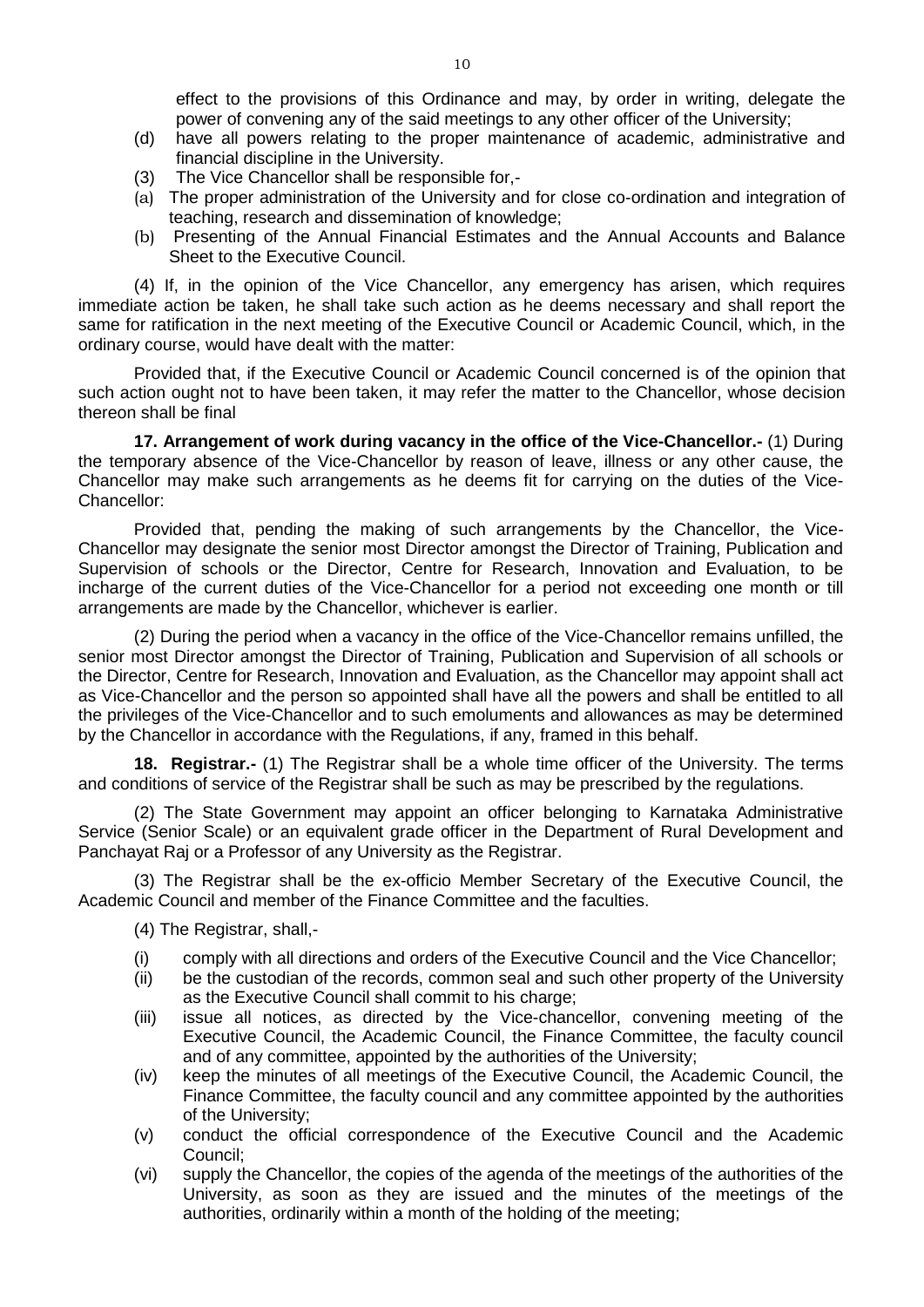- (vii) be directly responsible to the Vice Chancellor for the proper discharge of his duties and functions; and
- (viii) perform such other duties as may be assigned, from time to time, by the Executive Council or the Vice Chancellor.

(5) Represent the University in all suits or proceedings by or against the University, sign powers-of-attorney and verify the pleadings or depute representatives for the purpose.

(6) In the event of the post of the Registrar remaining vacant for any reason, it shall be open to the Vice Chancellor to authorize a person from among the senior professors in the service of the University to exercise such powers, functions, and duties of the Registrar as the Vice Chancellor deems fit till appointment of regular Registrar by the Government.

(7) The Registrar may be assisted by one or more Deputy Registrars, Assistant Registrars and Special Officers.

**19. Directors and Heads of the Schools.-** (1) There shall be a Director of Training, Publication and Supervision of all Schools.

(2) There shall be a Director of Centre for Research, Innovation and Evaluation.

(3) There shall be a Head of the School for each of the Schools in the University.

(4) The powers, functions, appointments and the conditions of service of the Directors and Heads of the Schools shall be as prescribed by the regulations.

**20. Finance Officer.-** There shall be a Finance Officer in the university. He shall be a whole time officer of the University appointed by the Government from a panel of not less than three persons being officers in the cadre of Deputy or Joint Controller of State Accounts Services or an officer of the rank of Deputy Accountant General having experience in audit, accounting and financial administration recommended by the Executive Council, for such period as may be specified by the Government in this behalf.

**21. Terms and conditions of the service of the Finance Officer.-** (1) The emoluments and other terms and conditions of service of the Finance Officer shall be such as may be prescribed. The Finance Officer shall retire on attaining the age of sixty years.

(2) When the office of the Finance Officer is vacant or when the Finance Officer is by reason of illness, absence or by any other reason unable to perform the duties of his office, the duties of the Finance Officer shall be performed by such person as the Vice-Chancellor may appoint for the purpose.

(3) The Finance Officer shall be the ex-officio member of the Academic Council and ex-officio member Secretary of the Finance Committee, but shall not be deemed to be member of the Committee.

(4) (a) The Finance Officer shall exercise general supervision over the funds of the University and shall advice the University as regards its financial policy; and

(b) Exercise such other powers and perform such other functions as may be prescribed.

**22. The Librarian.-** The Librarian shall be a whole time employee of the University and shall be appointed by the Executive Council on the recommendation of the Selection Committee constituted under this Ordinance or the Regulations. He shall possess such qualifications and exercise such powers and discharge such duties as may be prescribed by the Regulations. His emoluments and terms and conditions of service shall be such as may be prescribed by the Regulations.

**23. The Director of Physical Education.-** The Director of Physical Education shall be a whole time employee of the University and shall be appointed by the Executive Council on the recommendation of the Selection Committee constituted under this Ordinance or the Regulations. He shall possess such qualifications and exercise such powers and discharge such duties as may be prescribed by the Regulations. His emoluments and terms and conditions of service shall be such as may be prescribed by the Regulations.

## **CHAPTER IV**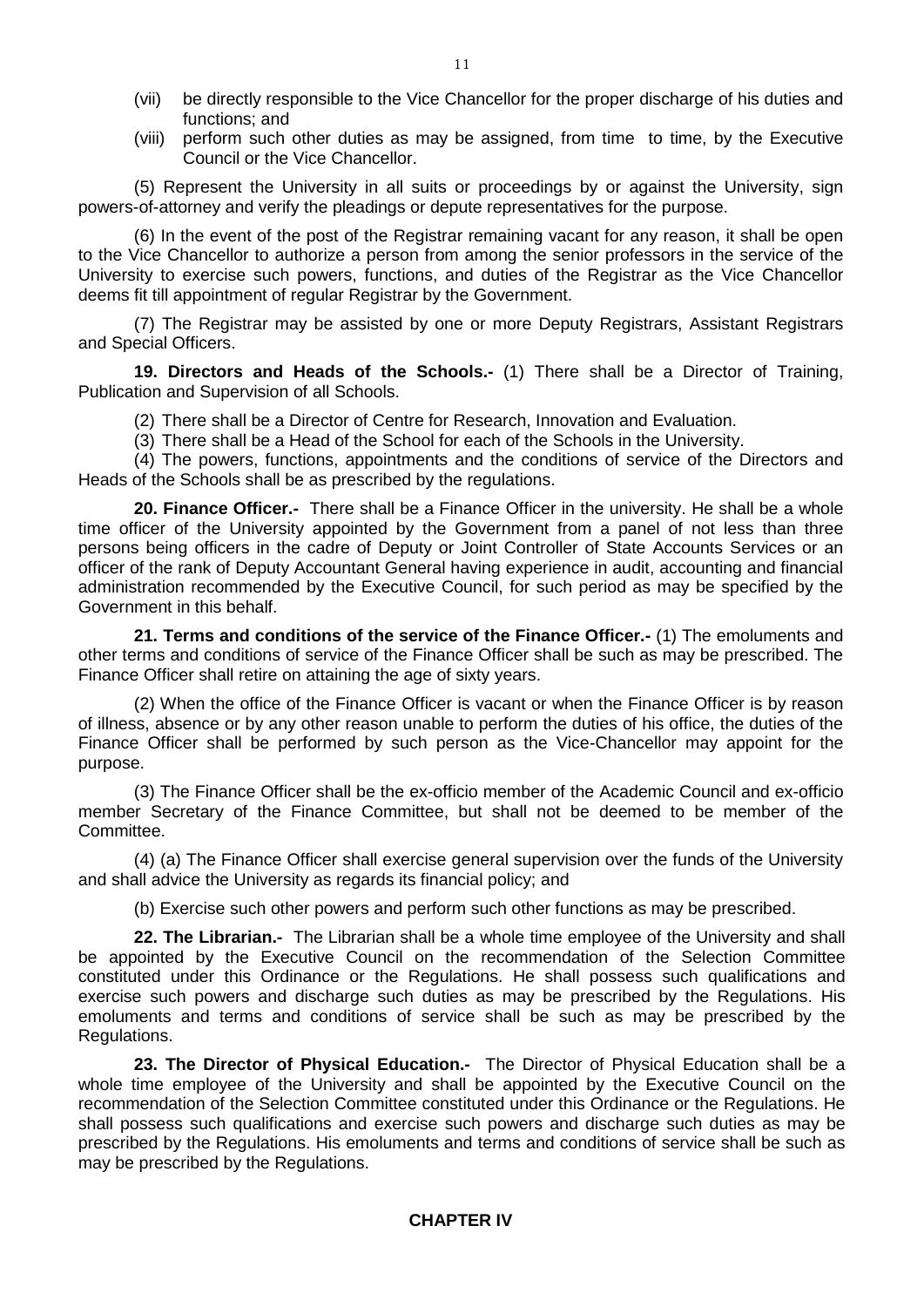## **AUTHORITIES OF THE UNIVERSITY**

## **24. Authorities of the University.-** The following shall be the authorities of the University-

- (1) the Executive Council;
- (2) the Academic Council;
- (3) the Centre for Training, Publication and Supervision of all schools (4) the Centre for Research. Innovation and Evaluation.
- the Centre for Research, Innovation and Evaluation.
- (5) the Faculty Council;
- (6) the Finance Committee; and
- (7) such other authorities as may be Prescribed by the Regulations.

**25. The Executive Council.-** (1) The Executive Council shall be the Chief Governing and Executive Body of the University.

(2) The administration, management and control of the University and the income thereof shall be vested with the Executive Council which shall control and administer the property and funds of the University.

**26. Members of the Executive Council.-** (1) The Executive Council shall be reconstituted by the Chancellor once in three years which shall consist of the following members, namely:-

- (a) The Vice Chancellor- Chairperson.
- (b) One member nominated by the Chancellor.
- (c) One Vice Chancellor of University of Agricultural Sciences or University of Horticultural Sciences or Veterinary, Animal and Fisheries Sciences of University nominated by the Chancellor.
- (d) One Vice Chancellor of a professional university like Visvesvaraya Technological University or Rajiv Gandhi University of Health Sciences or Karnataka State Law University nominated by the Chancellor.
- (e) Seven members nominated by the Government of whom, one shall be a Woman Member, one shall be a person belonging to other Backward Classes, one shall be a person belonging to Religious Minority, one shall be a person belonging to Scheduled Caste and one person who belongs to Scheduled Tribe.
- (f) The Director, Training, Publication and Supervision of all schools.
- (g) The Director, Centre for Research, Innovation and Evaluation.
- (h) One representative of a reputed Non Governmental Organization working for Rural Development nominated by the Chancellor.
- (i) The Principal Secretary, Rural Development and Panchayat Raj; the Principal Secretary, Department of Agriculture, the Principal Secretary, Social Welfare Department and the Principal Secretary, Health Department and Principal Secretary, Labour Department shall be ex-officio members.
- (j) Registrar shall be the ex-officio Member Secretary.

**Explanation:** Only such of the persons who have made significant contribution in the field of rural development and strengthening of local democratic institutions, law reforms, generation of employment, imparting of skills, and social service in rural area shall be considered in case of nomination of persons other than those holding offices contemplated under respective sub-clauses above**.**

**27. Term of Office of Executive Council.-** (1) The term of the nominated member of the Executive Council shall be three years.

(2) Any member nominated to the Executive Council shall be liable to be removed from such membership at any time by the Chancellor on the ground of misbehavior, misconduct, or otherwise after holding an enquiry;

(3) Unless their membership of the Executive Council is previously terminated as provided in the above sub-clauses members of the Executive Council shall relinquish their membership on the expiry of three years from the date on which they become members of the Executive Council but shall not be eligible for re-nomination or re-appointment, as the case may be.

(4) A member of the Executive Council other than ex-officio member may resign his office by a letter addressed to the Chairman of the Executive Council and such resignation shall take effect as soon as it has been accepted by the Chairman of the Executive Council.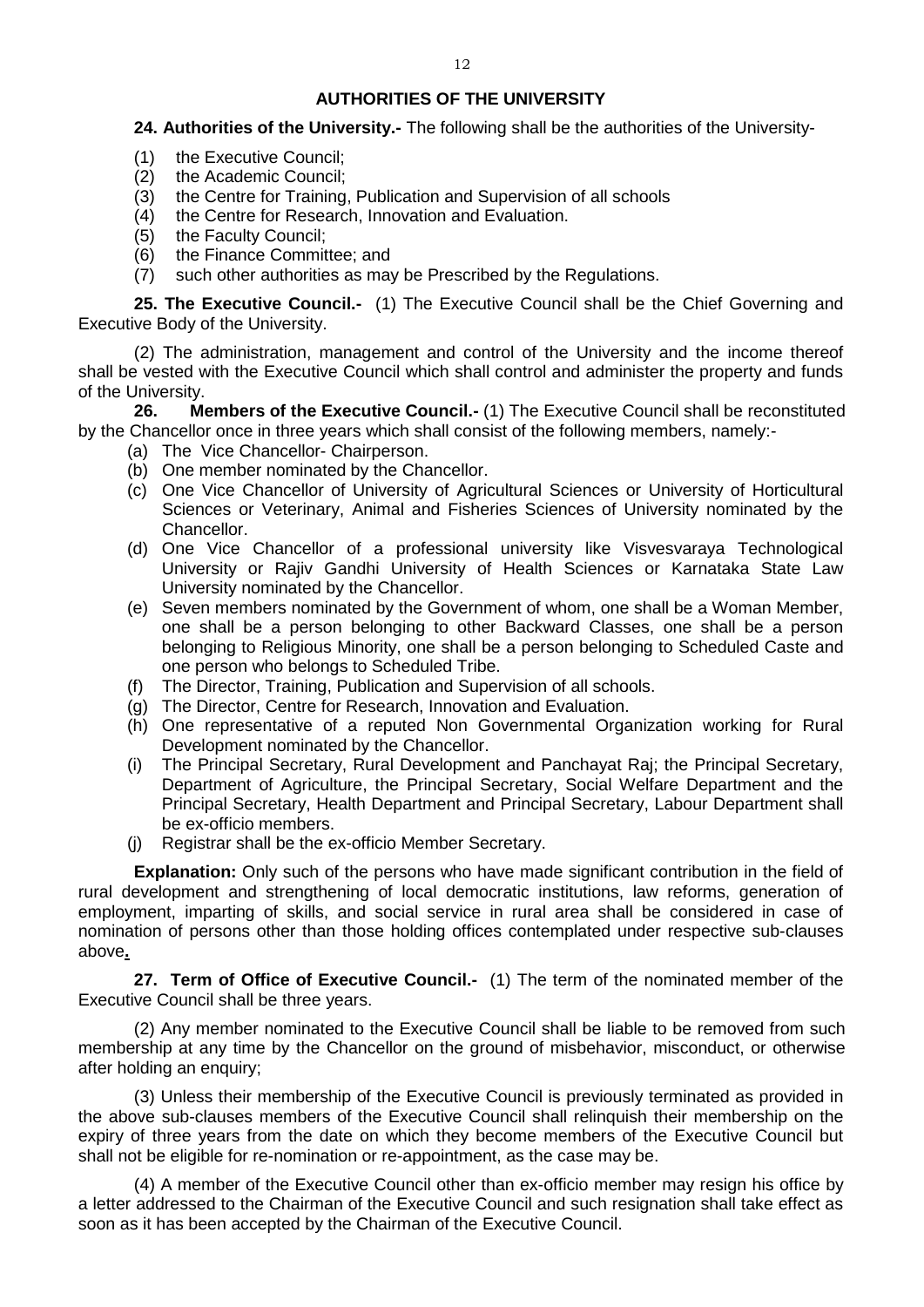(5) Any vacancy in the Executive Council shall be filled either by appointment or by nomination, as the case may be, of a person by the respective authority, entitled to be so nominated or appointed or person so appointed or nominated shall hold office so long only as the member in whose place he is appointed or nominated could have held office if the vacancy had not occurred.

(6) Notwithstanding anything contained in this Ordinance but save as otherwise provided, any employee of the University, both teaching and non-teaching or ministerial shall not be eligible for nomination as a member of any of the authorities under this Ordinance*.* 

**28. Powers and functions of the Executive Council.-** Without prejudice to Section 5, the Executive Council shall have the following powers and functions, namely:-

(1) To appoint, from time to time, the Directors, the Librarian, Professors, Associate Professors, Assistant Professors and other members of the teaching staff, as may be necessary, on the recommendations of the selection committee constituted by the regulations made for the purpose and in accordance with prevailing UGC rules and reservation policy of the Government:

 Provided that, no action shall be taken by the Executive Council, except in cases covered by the second proviso, in regard to the number, qualifications and emoluments of teachers, otherwise than after consideration of the recommendations of the Academic Council.

 Provided further that, it shall not be necessary to constitute any selection committee for making appointments,-

- (a) to any supernumerary post; or
- (b) to the post of professor of a person of high academic distinction, eminence and professional attainment invited by the Executive Council to accept the post.

(2) To create administrative, ministerial and other necessary posts, to determine the number and emoluments of such posts, to specify minimum qualification for appointment to such posts and to appoint persons to such posts on such terms and conditions of service as may be prescribed by the regulations made in this behalf, and in accordance with prevailing reservation policy of the Government , except power to revise scales of pay or to delegate the powers of appointments to such authority or authorities or officer or officers as the Executive Council may, from time to time, by resolution, either generally or specifically, direct.

(3) To grant in accordance with the regulations leave of absence other than casual leave to any officer of the University and to make necessary arrangements for the discharge of the functions of such officer during his absence.

(4) To manage and regulate the finances, accounts, investments, property, business and all other administrative affairs of the University and for that purpose to appoint such agents, as it may think fit.

(5) To invest any money belonging to the University, including any unapplied income, in such Government securities or any Nationalized Banks, as it may from time to time, think fit or in the purchase of immovable property in India, with the like power of varying such investments from time to time.

(6) To transfer or accept transfers of any movable or immovable property on behalf of the University:

Provided that, no immovable property shall be transferred without prior approval of the State Government.

(7) To enter into, vary, carry out and cancel contracts on behalf of the University and for that purpose to appoint such officers as it may think fit.

(8) To provide the buildings, premises, furniture and apparatus and other means needed for carrying on the work of the University.

(9) To entertain, adjudicate upon, and if it thinks fit, to redress any grievances of the officers of the University, the teachers, the students and the University employees, who may, for any reason, feel aggrieved, otherwise than by an act of a court.

(10) To appoint examiners and moderators, and if necessary to remove them and to fix their fees, emoluments and travelling and other allowances, after consulting the Academic Council.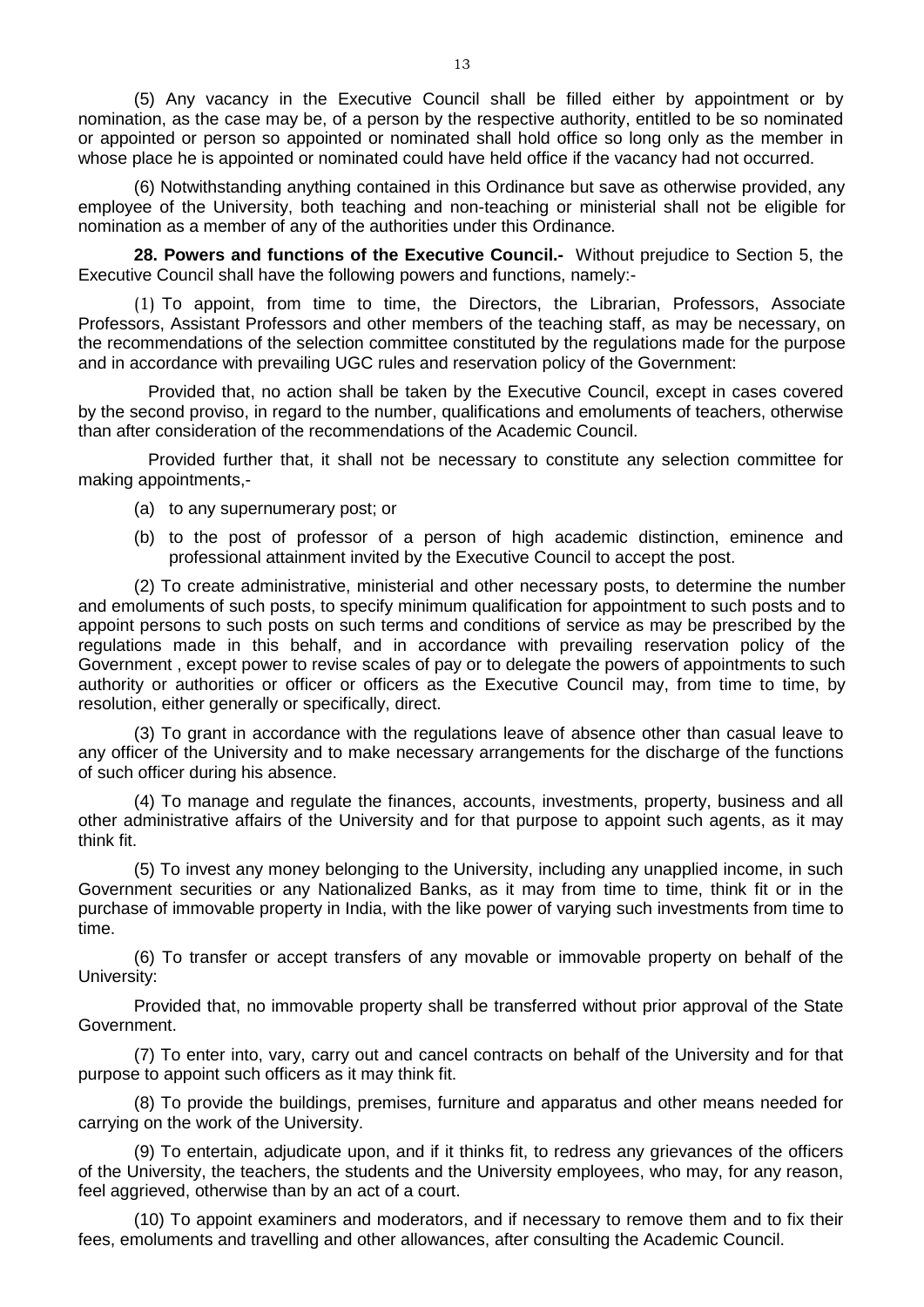(12) to cause to be maintained proper accounts of the properties and funds of the University;

(13) to charge and collect fees for,-

- (i) tuition and research;
- (ii) admission to examinations and convocations;
- (iii) such other services as the University may undertake;
- (iv) such other purposes as may be prescribed by the Regulations;

(14) to prepare the financial estimate of the University and to submit the same to the Academic Council.

(15) to arrange for the conduct of litigation by or against the University.

(16) to Institute fellowships, travelling fellowships, scholarships, studentships, exhibitions, medals and prizes on the recommendation of the Academic Council.

(17) To confer honorary degrees, titles or other academic distinctions; on the recommendations of the Academic Council.

(18) To make, amend or repeal Regulations, Ordinances.

(19) To confer the title of Professor Emeritus on the recommendation of the Academic Council.

(20) To make Regulations for creation of Teaching and non-teaching posts.

(21) To exercise such other powers and perform such other duties as may be conferred or imposed upon it by this Ordinance, Regulations or Ordinances.

**29. Meeting of the Executive Council.-** (1) The Executive Council shall meet at least once in three months**.** Not less than seven days notice shall be given for such meeting.

(2) The Registrar shall convene the meeting with prior approval of the Chairman.

(3) Seven members of the Executive Council shall constitute a quorum at any meeting thereof.

(4) In case of difference of opinion among the members, the opinion of the majority shall prevail.

(5) Each member of the Executive Council shall have one vote and in case of equality of votes on any question to be determined by the Executive Council, the Chairman of the Executive Council, or as the case may be, the member presiding over that meeting shall, in addition, have a casting vote.

(6) Every meeting of the Executive Council shall be presided over by the Vice Chancellor, and in his absence by a member chosen by the members present to preside on the occasion.

(7) If urgent action by the Executive Council becomes necessary, the Vice Chancellor may permit the business to be transacted by circulation of papers to the members of the Executive Council. The action proposed to be taken shall not be taken unless agreed to by a majority of members of the Executive Council. The action so taken shall be forthwith intimated to all the members of the Executive Council. The papers shall be placed before the next meeting of the Executive Council for confirmation.

**30. Constitution of standing committee and appointment of ad-hoc committees by the Executive Council.-** (1) Subject to the provisions of this Ordinance and the regulations made in this behalf, the Executive Council may, by resolution, constitute such standing committees or appoint adhoc committees for such purposes and with such powers as the Executive Council may think fit for exercising any power or discharging any function of the University or for enquiring into, reporting or advising upon any matter relating to the University.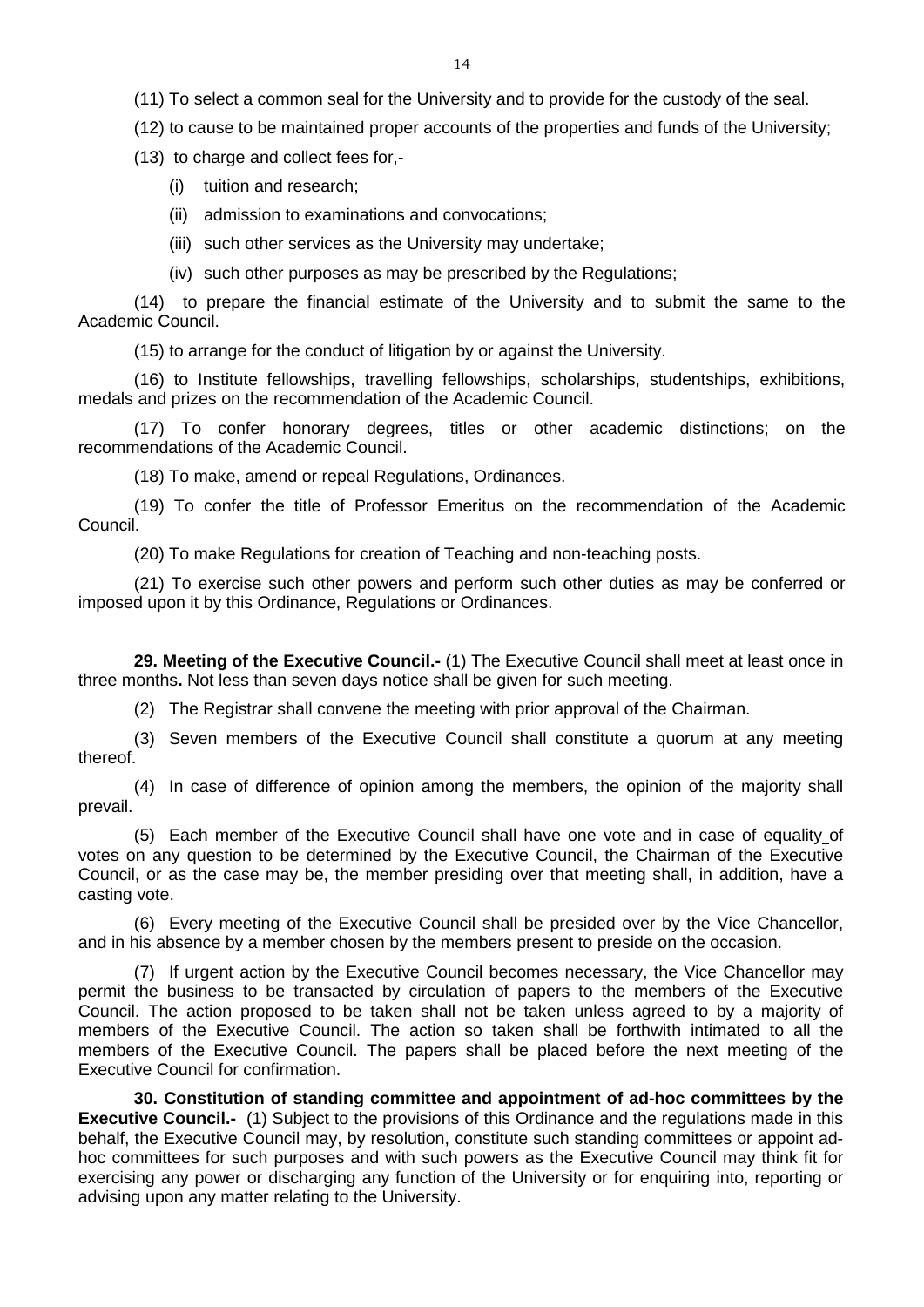(2) The Executive Council may co-opt such persons to a standing committee or an ad-hoc committee as it considers suitable and may permit them to attend the meetings of the Executive Council.

**31. Delegation of powers by Executive Council.-** The Executive Council may, by resolution, delegate to the Vice Chancellor or to a committee, such of its powers expect power to make regulations, rules or ordinances as it may deem fit subject to the condition that the action taken by the Vice Chancellor or such committee in the exercise of the powers so delegated shall be reported at the next meeting of the Executive Council.

**32. The Academic Council.-** The Academic Council shall be the academic body of the University, and shall, subject to the provisions of this Ordinance and the regulations, have power of control and general regulation of, and be responsible for, the maintenance of standards of instruction, education, research and examination of the University, and shall exercise such other powers and perform such other duties as may be conferred or imposed upon it by this Ordinance or the regulations. It shall have the right to advise the Executive Council on all academic matters.

**33. Members of the Academic Council.-** (1) The Academic Council shall be reconstituted by the Chancellor once in three years which shall consist of the following members, namely:-

- (a) the Vice Chancellor, who shall be the chairperson thereof;
- (b) Two members who have made a significant contribution to the field of Rural Development and Panchayat Raj or Law reforms nominated by the Government.
- (c) Three persons from amongst the educationists of repute or men of letters or eminent public men or industrialists who are not in the service of the University, nominated by the Vice Chancellor;
- (d) The Director, Training, Publication and Supervision of all schools.
- (e) The Director, Centre for Research, Innovation and Evaluation.
- (f) All Heads of the Schools**.**
- (g) All Heads of Regional centers.
- (h) Director, *Abdul* Nazeer Sab State *Institute* of Rural Development, Mysore
- (i) Three members of the teaching staff, representing Professors, Associate Professors and Assistant Professors of the University by seniority and rotation nominated by the Vice Chancellor.
- (j) The Registrar shall be ex-officio Member Secretary.
	- (2) The term of the members other than ex-officio members shall be three years:

(3) A member of the Academic Council shall cease to be a member if he resigns or becomes of unsound mind or becomes insolvent or is convicted of a criminal offence involving moral turpitude or if a member other than the Vice Chancellor and ex-officio members, accepts a full time appointment in the University.

(4) Unless their membership of the Academic Council is previously terminated as provided in the above sub-clauses members of the Academic Council shall relinquish their membership on the expiry of three years from the date on which they become members of the Academic Council.

(5) A member of the Academic Council other than ex-officio member may resign his office by a letter addressed to the Chairman of the Academic Council and such resignation shall take effect as soon as it has been accepted by the Chairman of the Academic Council.

(6) Any vacancy in the Academic Council shall be filled either by appointment or nomination, as the case may be, of a person by the respective authority, entitled to make the same and the person so appointed or nominated shall hold office so long only as the member in whose place he is appointed or nominated could have held office if the vacancy had not occurred.

(7) Any member nominated to the Academic Council shall be liable to be removed from such membership at any time by the Chancellor on the ground of misbehaviour, misconduct, or otherwise after holding an enquiry.

(8) Notwithstanding anything contained in this Ordinance but save as otherwise provided, any employee of the University, both teaching and non-teaching or ministerial shall not be eligible for nomination as a member of any of the authorities under this Ordinance.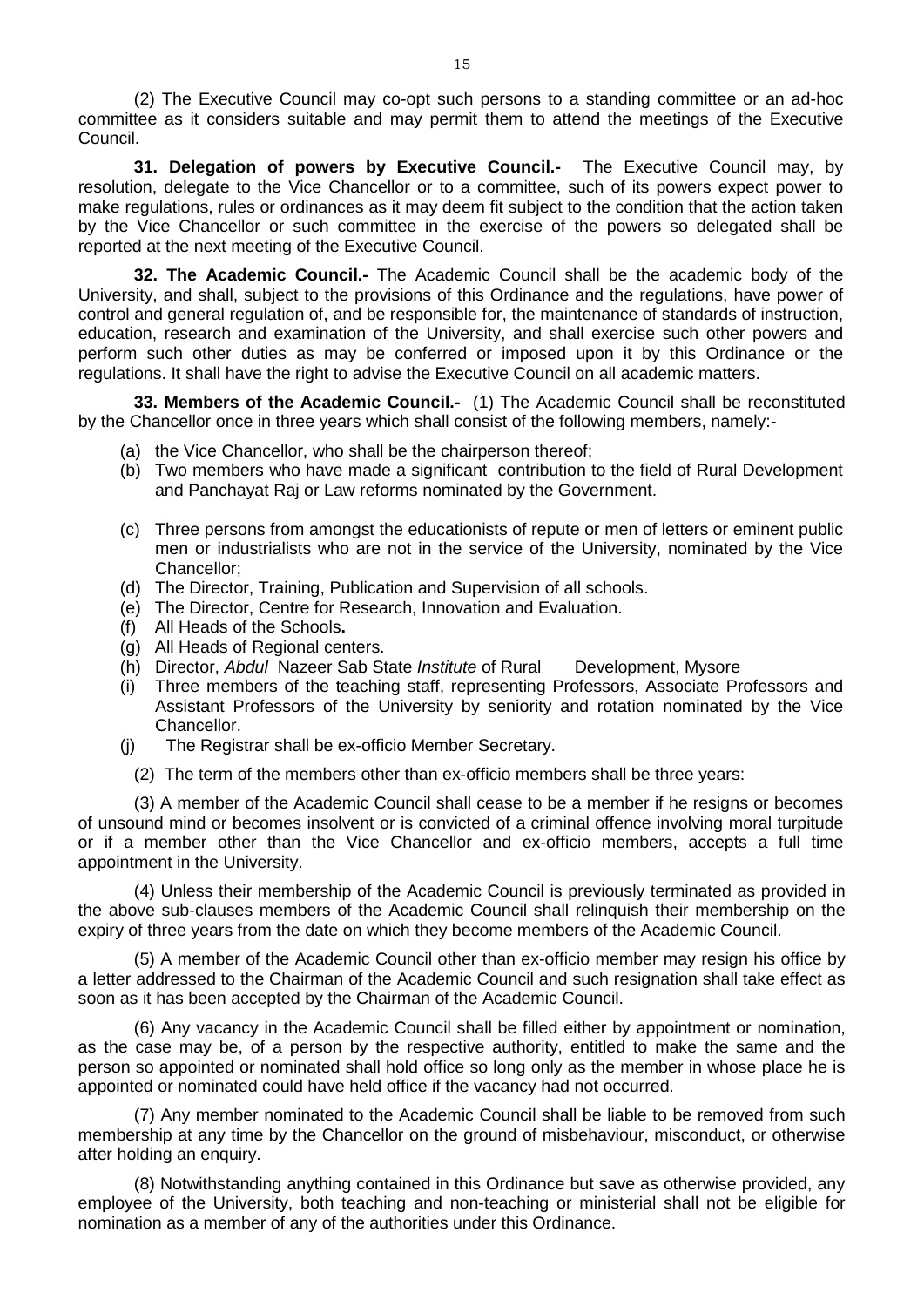**34. Powers and duties of the Academic Council.-** Subject to the provisions of this Ordinance and the regulations made thereunder the Academic Council shall, in addition to all other powers vested in it, have the following powers, namely:-

- (1) to recommend institution of degrees, diplomas, certificate courses and other courses along with the required regulations and curriculum commensurate with the objectives of the University.
- (2) to report on any matter referred or delegated to it by the Executive Council;
- (3) to make recommendations to the Executive Council with regard to the creation, abolition or classification of teaching posts in the University and the emoluments and the duties attached thereto;
- (4) to formulate and modify or revise schemes for the organization of the directorates or schools and to assign to them their respective subjects and also to report to the Executive Council as to the expediency of the abolition or sub-division or merging of any of them;
- (5) to make regulations for the instruction and examination of persons other than those enrolled in the University;
- (6) to promote research within the University and to require, from time to time, reports on such research;
- (7) to consider academic, research and extension proposals submitted by the faculties and recommend for approval.
- (8) to make regulation regarding admission of students to the university and determine the member of students to be admitted.
- (9) to recognize diplomas and degrees of other universities and institutions and to determine their equivalence in relation to the diplomas and degrees of the University;
- (10) to fix, subject to any conditions accepted by the Executive Council, the time, mode and conditions of competition for fellowships, scholarships and other prizes, and to award the same;
- (11) to approve appointment of examiners and if necessary their removal and the fixation of their fees, emoluments and travelling and other expenses;
- (12) to award stipend, scholarships, medals and prizes and to make other awards in accordance with the regulations and such other conditions as may be attached to the awards;
- (13) to make recommendation to the Executive Council regarding conferment of honorary degrees not exceeding three in an Academic year.
- (14) to make recommendation regarding the qualifications to be prescribed for the appointment and promotion for teachers and service personnel of the university.
- (15) to consider and approve memorandum of understanding and memorandum of agreement with educational, research, corporate and other institutions and public private partnership agreements.
- (16) to perform, in relation to academic matters, all such duties and to do all such acts as may be necessary for the proper carrying out of the provisions of this Ordinance and the regulations.

**35. Procedure of the Meetings of the Academic Council.-** (1) Ordinarily the Academic Council shall meet at least once in every four months on such date as may be fixed by the Vice Chancellor. However, special meeting of the Academic Council maybe called by the Vice Chancellor.

(2) One Third members of the Academic Council shall form quorum for a meeting of the Academic Council. However, at the adjourned meeting of Academic Council no quorum is necessary.

(3) In case of difference of opinion among the members, the opinion of the majority shall prevail.

(4) Each member of the Academic Council, including the Chairman of the Academic Council, shall have one vote and if there shall be an equality of votes on any question to be determined by the Academic Council the Chairman of the Academic Council or as the case may be, the member presiding over the meeting, shall, in addition, have a casting vote.

(5) Every meeting of the Academic Council shall be presided over by the Chairman of the Academic Council and in his absence, by the senior most director present.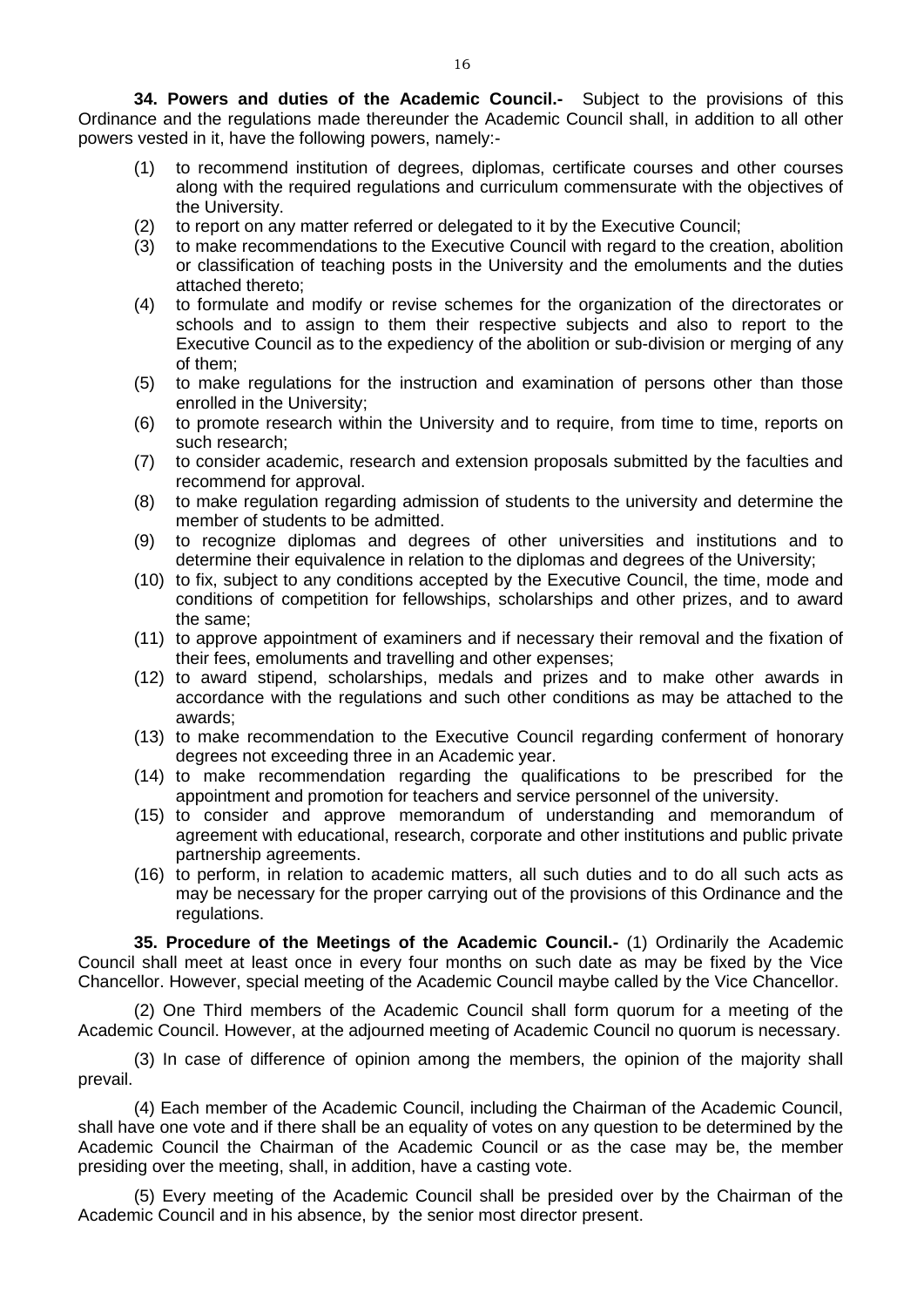(6) If urgent action by the Academic Council becomes necessary, the Chairman of the Academic Council may permit the business to be transacted by circulation of papers to the members of the Academic Council. The action proposed to be taken shall not be taken unless agreed to by a majority of members of the Academic Council. The action so taken shall be forthwith intimated to all the members of the Academic Council. The papers shall be placed before the next meeting of the Academic Council for information.

**36. Members not entitled to remuneration.-** The members of the Executive Council, Academic Council or any such authority shall not be entitled to receive any remuneration from the University except such travelling and daily allowance, sitting fees as may be prescribed by the Regulations:

Provided that, nothing contained in this section shall preclude any member from drawing his emoluments to which he is entitled by virtue of the office he holds.

**37. Finance Committee.-** (1) There shall be a Finance Committee constituted by the Executive Council consisting of the following members, namely:-

- (a) the Vice Chancellor- Chairperson
- (b) the Secretary to the Government incharge of Finance Department or his nominee not below the rank of Deputy Secretary.
- (c) The Secretary to Government incharge of Rural Development and Panchayat Raj Department or his nominee not below the rank of a Deputy Secretary.
- (d) two members nominated by the Vice Chancellor from amongst the members of Executive Council.
- (e) the Registrar;
- (f) The Director, Training, Publication and Supervision of all Schools.
- (g) Director, Centre for Research, Innovation and Evaluation.
- (h) the Finance Officer shall be the member secretary

(2) The members of the Finance Committee other than the Vice Chancellor and ex-officio members, shall hold office for a term of three years.

(3) The functions and duties of the Finance Committee shall be as follows, namely:-

- (a) to examine and scrutinize the annual budget of the University and to make recommendations on financial matters to the Executive Council;
- (b) to consider all proposals for new expenditure and to make recommendations to the Executive Council;
- (c) to consider the periodical statements of the accounts and to review the finances of the University from time to time and to consider re-appropriation statements and audit reports and to make recommendations to the Executive Council
- (d) to give its views and to make recommendations to the Executive Council on any financial question affecting the University either on its own initiative or on reference from the Executive Council or the Vice Chancellor;
- (e) any other function assigned to it by the Regulations framed under the Ordinance.

(4) The Finance Committee shall meet atleast twice every year. Three members of the Finance Committee shall form the quorum.

(5) The Vice Chancellor shall preside over the meetings of the Finance Committee. In case of difference of opinion among the members, the decision of the Chairman shall prevail.

**38**. **The Faculty Council.-** The Faculty Council shall be the Council of Faculty members and the Head of all schools including the Head of all Regional schools and other Experts of respective subjects shall be responsible for maintenance of standards of institution, education, research and improvement through continuous process of consultation and discussions.

**39. Other authorities.-** The Executive Council may constitute such other authorities of the University as may deem necessary and the manner of their constitution and functioning shall be prescribed by the Regulations.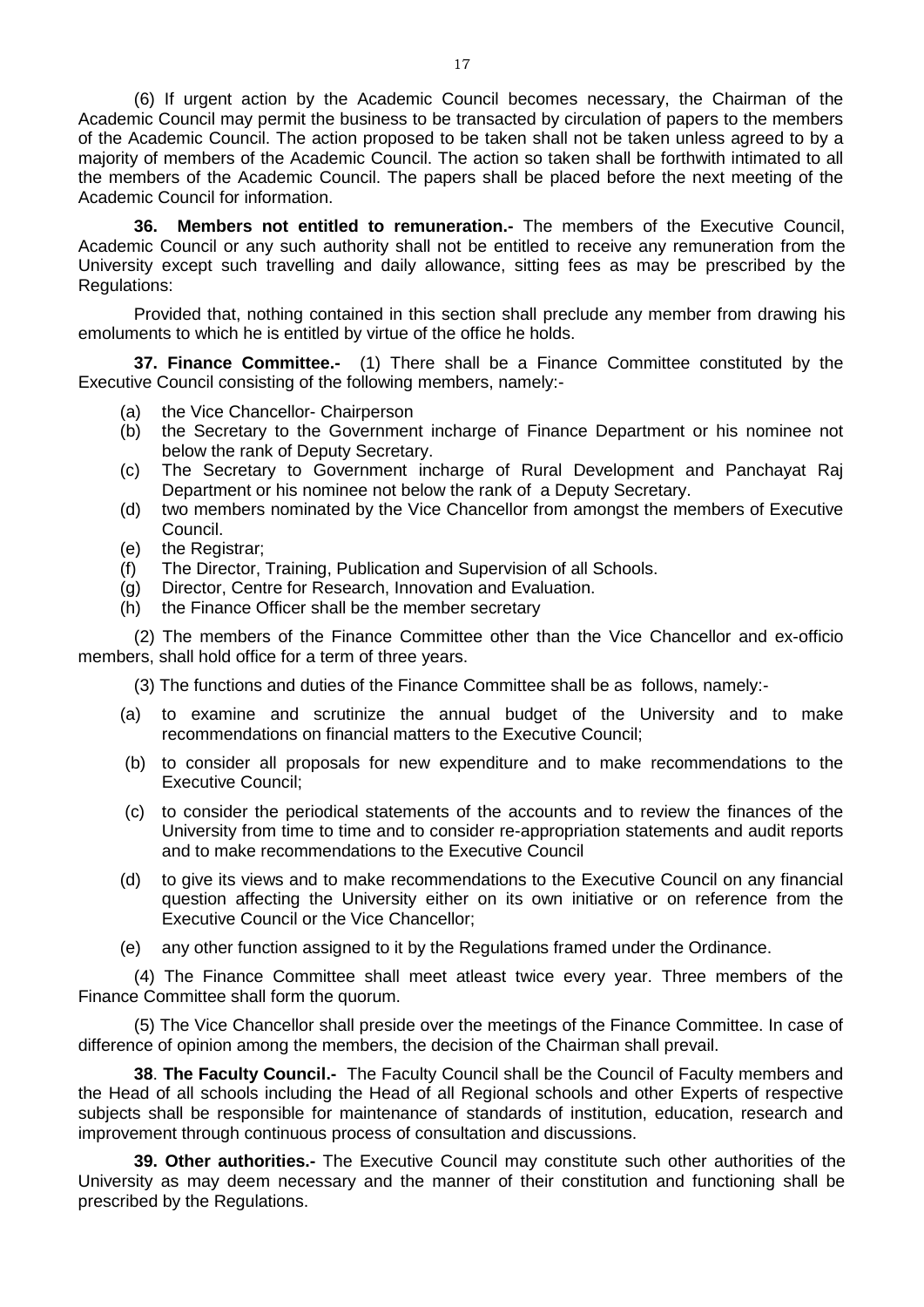**40. Committees.-** Every Authority of the University shall have power to constitute or reconstitute committees to assist in its functions and delegate to them such of its powers as it deem fit; such committees shall, save as otherwise provided, consist of members of the Authority concerned and such other persons as the authority may in each case direct.

**41. Centre of Research, Innovation and Evaluation.-** (1) There shall be a Centre of Research and Innovation consisting of the following member namely:-

- (i) The Vice-Chancellor-Chairperson;
- (ii) The Director, Training, Publication and Supervision of all schools.
- (iii) Finance Officer.
- (iv) All Heads of Schools and Regional Centres;
- (v) Two progressive farmers with specialized knowledge and experience in rural development nominated by the Vice-Chancellor.
- (vi) Commissioner for Employment and Training, Government of Karnataka
- (vii) The Director, Government Tool Room and Training Centre.
- (viii) Commissioner for Industrial development and Director of Industries and Commerce
- (ix) Director, Nirmithi Kendra.<br>(x) Director. State Institute of
- (x) Director, State Institute of Rural Development, Mysore<br>(xi) Director, Panchavat Rai
- Director, Panchayat Raj
- (xii) Representative of Karnataka State Rural Livelihood Promotion Society.
- (xiii) Director, Women and Child Welfare
- (xiv) Director, AYUSH
- (xv) Two outstanding Academicians nominated by the State Government not in the service of the University.
- (xvi) One member each from Zilla Panchayat, Taluk Panchayat and Grama Panchayat nominated by the Government of whom one shall be a woman.
- (xvii) One Agro Industrialist nominated by the State Government in respect of any meeting for availing the benefit of their specialized knowledge of subjects on the agenda of such meeting;
- (xviii) The Director of Research and Innovation and Evaluation Member Secretary

(2) The Chairperson may invite any of the following members to attend the meetings as and when the need arises.

- (i) The Director of Horticulture or The Director of Sericulture.
- (ii) The Director of Agriculture, Government of Karnataka.
- (iii) The Chief Conservator of Forests, Research and Training, Government of Karnataka;
- (iv) Managing Director, Karnataka Renewable Energy Development Ltd.
- (v) Chief Executive Officer of Karnataka Khadi and Village Industries.
- (vi) Director of Health and Family Welfare or his nominee
- (vii) Director of Water Supply and Sanitation, Rural Development and Panchayat Raj Department.
- (viii) Managing Director Rajiv Gandhi Housing Corporation
- (ix) Commissioner of Textiles
- (x) Managing Director, Karnataka Soaps and Detergents Ltd.

(3) Procedure for meetings shall be as laid down in the regulations framed from time to time

**42. Functions of Centres of Research, Innovation and Evaluation.-** (1) All research and innovation activities of the University shall be conducted, under the control of the Vice Chancellor, by the officers or teachers or researchers, in accordance with the norms prescribed by the regulations under the Centre of Research and Innovation.

(2) The Centre of Research and Innovation shall consider and make recommendations in respect of,-

- (i) Research programs and projects undertaken or to be undertaken by the various University units in the field of Rural Development and Panchayat Raj and other allied subjects with a view to promote effective co-ordination.
- (ii) Physical, fiscal and administrative facilities required for implementing research projects;
- (iii) Orienting research to meet the needs of the rural stakeholders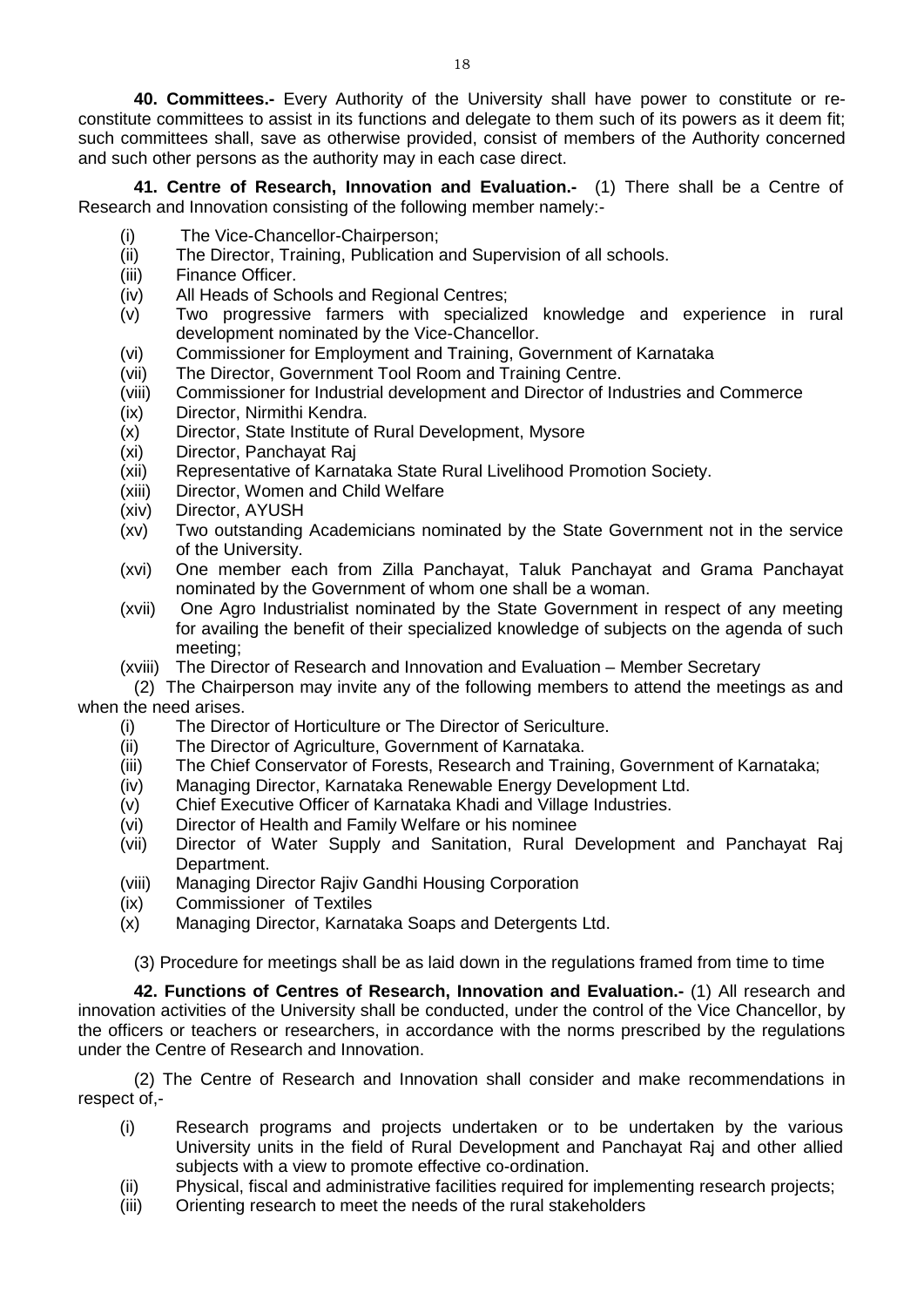- (iv) Integration of research, extension, teaching and participation of research workers in teaching and extension activities.
- (v) Foster and co-ordinate public, private and rural community partnership in research.
- (vi) Factors contributing to Rural Development and Panchayat Raj through pure, applied and participatory research and develop eco-friendly technologies.
- (vii) Promotion of innovative activities, development and research in partnership with communities, Government, relevant research institutions and other development agencies including non-Governmental organizations and institutions.
- (viii) Partnership with State or National and International institutions and agencies for cross learning, exchange and research purposes.
- (ix) Integrated energy modules (electrical, wood, wind, biogas, biomass, solar) and systems for efficient utilization to attain self sufficiency.
- (x) Create research opportunity for evaluating and commercialization of ethnic, cultural heritage, traditional knowledge, skill and wisdom existing in rural communities and passing on the economic benefit to innovators and stake holders.
- (xi) Evolving policies and promoting practices to improve agriculture productivity through judicious natural resource management technology adoption and to generate higher income through integrated farming system approach (Agri-horti-silvi-Livestock)
- (xii) Enabling policies for rural infrastructure, agro and non-agro based industries, entrepreneurship development, and market linkages- leading to employment and wealth creation and avoiding migration to cities.
- (xiii) Any other matter pertaining to research programs which may be referred to it by the Vice-Chancellor or Executive Council or any other authority of the University.

**43. Centre for Training, Publications, Supervision.-** (1)There shall be a Centre For Training, Publications and Supervision consisting of the following members, namely:-

- (i) The Vice-Chancellor-Chairperson;
- (ii) The Director, Center for Research, Innovation & Evaluation
- (iii) Finance officer
- (iv) All Heads of Schools and Regional Centers;
- (v) Two progressive villagers with specialized knowledge and experience in rural development nominated by the Vice-Chancellor.
- (vi) Managing Director, Karnataka State Agricultural Produce Processing and Export Corporation Limited (KAPPEC) Or his nominee, Bangalore;
- (vii) Managing Director, Karnataka Renewable Energy Development Ltd.
- (viii) Director of Water Supply and Sanitation, Rural Development And Panchayat Raj Department.
- (ix) Director, Nirmithi Kendra.
- (x) Director State Institute of Rural Development, Mysuru
- (xi) Commissioner of Textiles
- (xii) Director, Panchayat Raj
- (xiii) Representative of Karnataka State Rural Livelihood Promotion Society.
- (xiv) One member each from Zilla Panchayat, Taluk Panchayat and Grama Panchayat nominated by the Government of whom one shall be a woman.
- (xv) Managing Director, Centre for Handloom Research and Development<br>(xvi) Managing Director, Karnataka Milk Federation
- Managing Director, Karnataka Milk Federation
- (xvii) Vice President, Bharatiya Agro Industries Foundation
- (xviii) Managing Director, Karnataka Handicrafts Development Corporation
- (xix) Chief Executive Officer, Society for Community Participation and Empowerment, Betadur Compound, Malamaddi, Dharwad- 580 007.
- (xx) Director, Karnataka Government Training and Tool Room Centre
- (xxi) Zonal Project Director, Indian Council for Agricultural Research.
- (xxii) Representative, NIRMITI Kendra
- (xxiii) Chairmen of all Regional Rural Banks in Karnataka
- (xxiv) Managing Director, Fisheries Development Corporation
- (xxv) Managing Director, Minority Development Corporation
- (xxvi) Managing Director, Women and Child Development Corporation
- (xxvii) Managing Director, Dr. Ambedkar Scheduled Caste Development Corporation
- (xxviii) Managing Director, Scheduled Tribes Development Corporation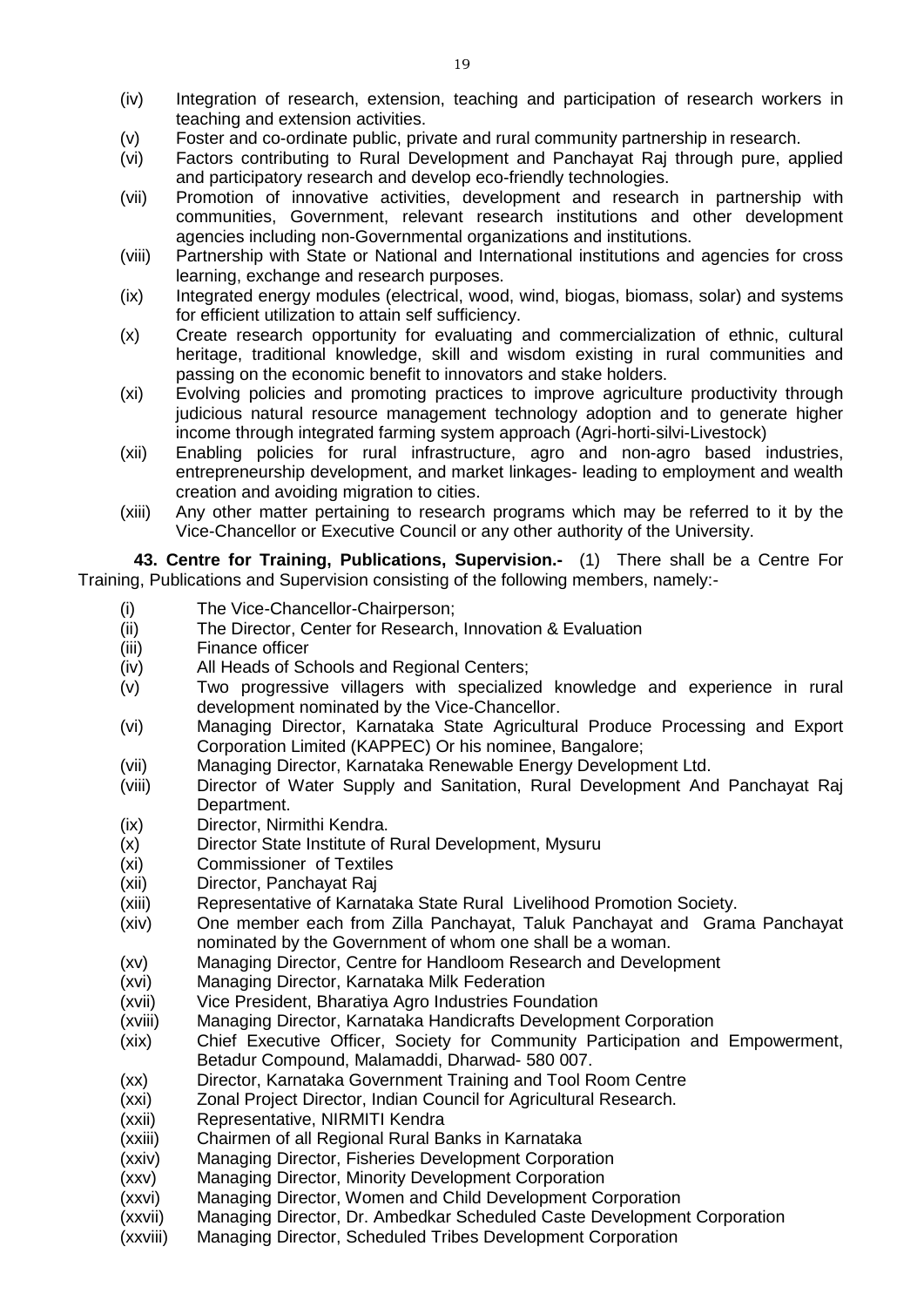- Director Food Processing
- (xxxi) Representative of Central Food Technology Research Institute, Mysuru
- (xxxii) Managing Director, Skill Development Corporation
- (xxxiii) One representative each from audio, audio-visual and print media nominated by the Vice Chancellor.
- (xxxiv) One Agro Industrialist nominated by the Vice-Chancellor in respect of any meeting for availing the benefit of their specialized knowledge of subjects on the agenda of such meeting;
- (xxxv) Director for Training. Publications and Supervision–Member Secretary

(2) The Chairperson may invite any of the following members to attend the meetings as and when the need arises.

- (i) The Director of Horticulture or The Director of Sericulture
- (ii) Commissioner for Agriculture, Government of Karnataka.
- (iii) Commissioner for Employment and Training
- (iv) Chief Executive Officer of Karnataka Khadi and Village Industries.<br>(v) Director of Health and Family Welfare or his nominee
- Director of Health and Family Welfare or his nominee
- (vi) Managing Director Rajiv Gandhi Housing Corporation
- (vii) Commissioner for Industrial Development and Director of Industries and Commerce
- (viii) Director, Women and Child Welfare
- (ix) Director, Animal Husbandry
- (x) Managing Director, Karnataka Ware Housing Corporation.
- (xi) Director, Marketing

(3) All Members of the Directorate of Extension Activities, Skills and Entrepreneurship Development other than the ex-officio members shall hold office for a term of three years.

(4) Procedure for meetings shall be as laid down in the regulations framed from time to time

**44. Functions of the Centre for the Training, Publications and Supervision.-** (1) To promote, develop and design all kinds of Training and Publication.

- (2) To train all type of Panchayat members and officers.
- (3) To conduct seminar on development subjects and publish Brouchers, books, magazines, text books.
- (4) To promote, studies, Training on skill and Entrepreneurship development.
- (5) To promote, studies, Training and publish the Books on Rural Development and Panchayat Raj:
- (6) To promote, studies on Environmental Science and Public Health and Sanitation Management.
- (7) To promote, studies on Social Sciences and Rural Reconstructions.
- (8) To promote, studies on Agri-business Management and Management of Rural Development.

# **45. School of Agri-business Management and Management of Rural Development.-**

There shall be a school for Agri-business Management and Management of Rural Development. Consisting of the following members, namely:-

- (1) The Vice-Chancellor of the University-Chair Person
- (2) The Vice-Chancellor –University of Horticultural Sciences, Bagalkot.
- (3) The Director, Training, Publication and Supervision of all Schools.
- (4) The Director, Centre for Research, Innovation and Evaluation.
- (5) Commissioner, Agriculture Department, Government of Karnataka.
- (6) Director, Marketing, Government of Karnataka.
- (7) Managing Director, Karnataka State Warehousing Corporation.
- (8) Chairman and Managing Director, Karnataka VikasGrameen Bank, Dharwad.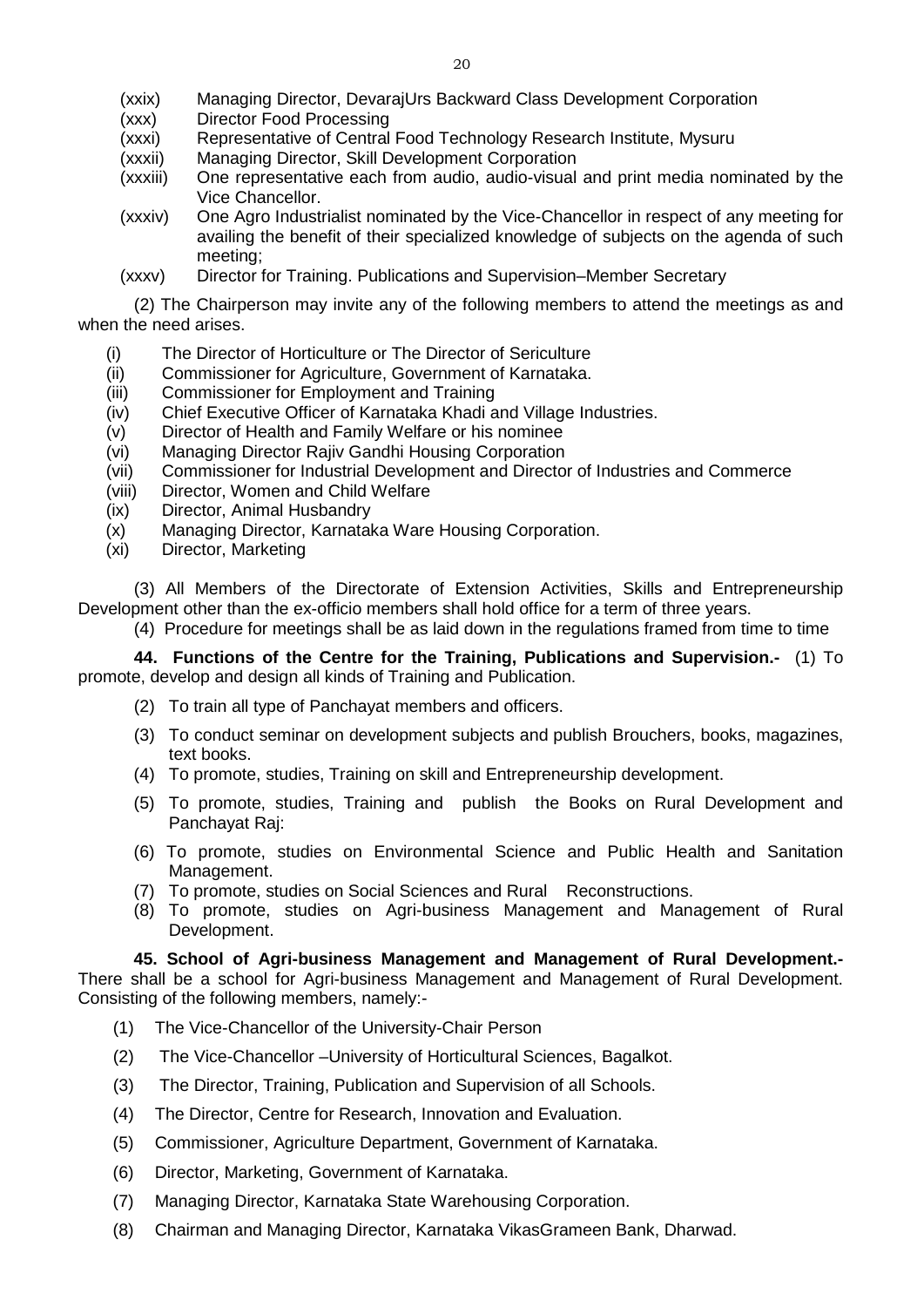- (9) Managing Director, Karnataka State Co-operative Apex Bank, Bangalore.
- (10) Director, Department of Rural Development and Panchayat Raj.
- (11) Managing Director, Karnataka Agro-Products export corporation
- (12) Head of School for Agri-business Management and Management of Rural Development Member Secretary.

**46. Functions of School of Agri-business Management and Management of Rural Development.-** The functions of Agri-Business Management and Management of Rural Development are as follows, namely:-

- (i) To promote studies and Research in crop production strategies for food security and income security to farmers.
- (ii) (ii) To develop an inclusive marketing system and supply chain management, storage and all backward and forward linkages.
- (iii) Develop strategies, schemes for effective co-ordination between Agricultural Business and Rural development schemes to boost income from farm and non-farm sector.
- (iv) To ensure finance, credit and crop insurance from Banks, Co-operative Institutions to support agricultural and agri-business ventures with direct involvement of farmers to protect them from distress, uncertainties of marketing and prices.
- (v) To suggest appropriate policies of Rural Development and Agriculture, Horticulture and allied business to Government to encourage productivity and profitability of agri-business.
- (vi) To promote and develop integrated farming system with emphasis on Human Nutrition.
- (vii) To undertake market studies and research in agri-business and provide feed back to farmers through extension services from season to season every year for various fruits, vegetable crops and other agro-products.
- (viii) To develop strategies and schemes through agri-business involving farmers to be businessmen so that the unsustainability of agriculture is minimized and agricultural operations become economically viable . A mix of food crops and cash crops may provide more income into the hands of farmer.
- (ix) To promote export oriented agri-business. There is a demand for Indian fruits, foods, especially grown by using organic manure and medicinal aromatic herbs. The University to harness this export potential and leverage the modern trade opportunities.
- (x) To empower rural farmers, farm labourers through risk management strategies for agricultural measures to improve profitability and effective extension services.
- (xi) (xi) To work for innovative technologies for preservation of foods, packaging, grading of agricultural produce and marketing the same with the international standards.
- (xii) To develop and design business friendly syllabus curriculum with a perfect blend of core management methods to evolve specialized agri-business modules.
- (xiii) To ensure exposure of students to national or international events such as trade fairs, krushimelas, agri projects etc.,

**47. School of Rural Development and Panchayat Raj.-** (1) There shall be a School of Rural Development and Panchayat Raj consisting of the following member namely:-

- (i) The Vice Chancellor– Chairperson
- (ii) The Director, Training, Publication and Supervision of all schools.
- (iii) The Director, Centre for Research, Innovation and Evaluation.
- (iv) Head of School of Skill and Entrepreneurship Development.
- (v) Director, Department of Rural Development And Panchayat Raj, Government of Karnataka
- (vi) Two Presidents of Zilla Panchayats with manifested track record of strengthening local self-Government nominated by the Vice Chancellor
- (vii) Two Presidents of Grama Panchayats with manifested track record of strengthening local self-government nominated by the Vice Chancellor
- (viii) Two Chief Executives of Zilla Panchayats with good performance record of strengthening local self-government, nominated by the Vice Chancellor.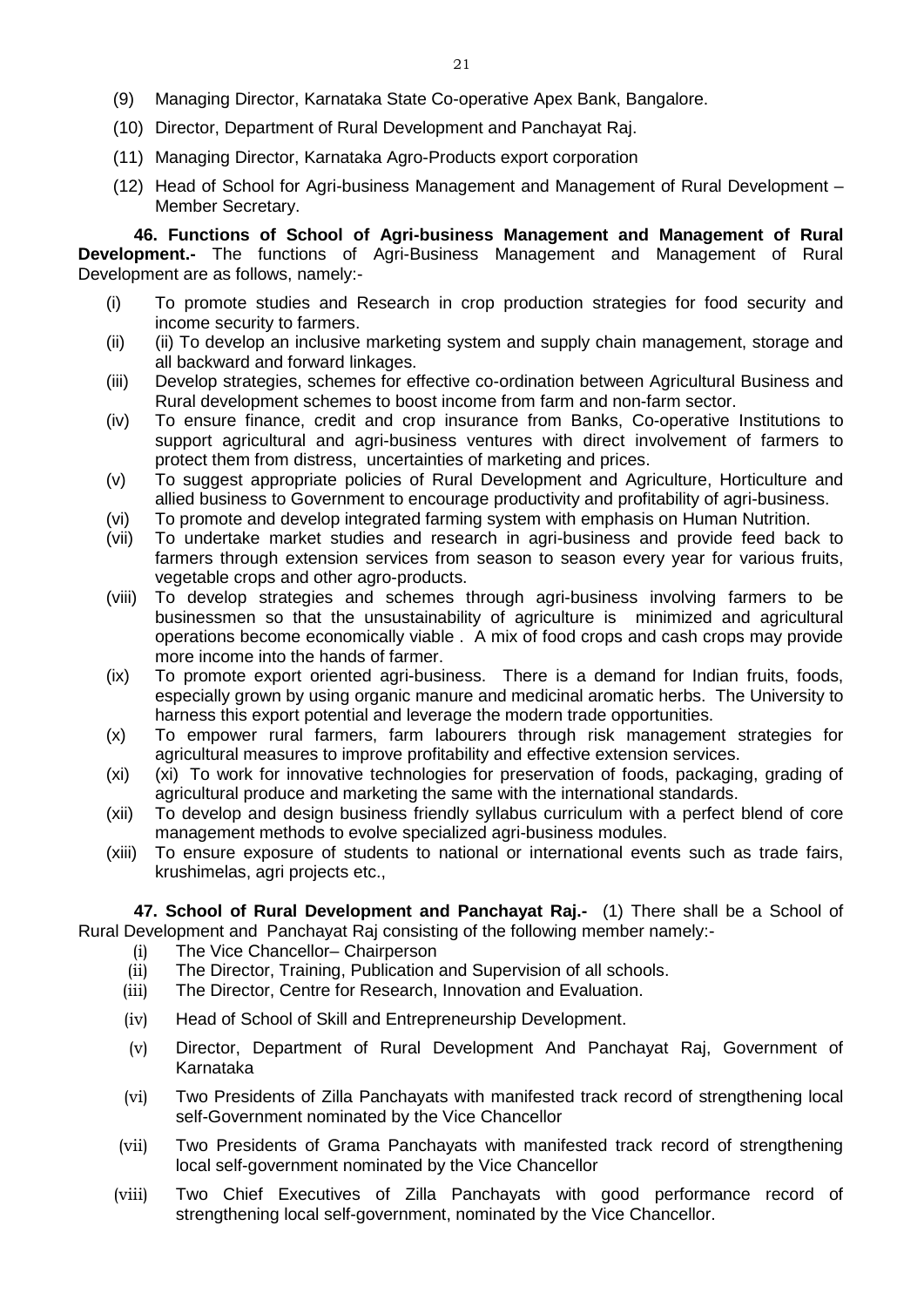- (ix) One representative from an NGO closely working with Panchayat Raj Institutions nominated by the Vice Chancellor.
- (x) Head of Department of School of Rural Development and Panchayat Raj Member Secretary.

(2) All Members of the School of Rural Development and Panchayat Raj other than the exofficio members shall hold office for a term of three years.

(3) Procedure for meetings shall be as laid down in the regulations framed from time to time.

**48. Functions of School of Rural Development and Panchayat Raj.-** The functions of the School of Rural Development and Panchayat Raj are as follows, namely:-

- (i) To promote studies and research in the area of enhancing participation, strengthening, decentralization, developmental activities, etc of Panchayat Raj.
- (ii) To submit proposals to the appropriate authorities to organize orientation or refresher programmes to the elected representatives of Panchayat Raj Institutions, Government officers, NGOs, etc.
- (iii) To undertake the study of bottlenecks in the implementation of the provisions of the Constitution and the laws relating to Panchayat Raj Institutions and to suggest reforms.
- (iv) Evolve strategies to ensure participation of the women, the weaker sections and the marginalized.
- (v) To map the best practices of the Panchayat Raj Institutions and arrange for dissemination of the same through publication and other means of communication.
- (vi) To study communication development.

## **49. School of Environmental Science and Public Health and Sanitation Management.-**

There shall be a school of Environmental Science and Public Health and Sanitation Management comprising following members, namely:-

- (1) Vice Chancellor Chairperson<br>(2) The Director Rural Developme
- The Director Rural Development and Panchayat Raj University.
- (3) The Director, Training, Publication and Supervision of all schools.
- (4) The Director, Centre for Research, Innovation and Evaluation.
- (5) The Director of Watershed Programme.
- (6) The Director of Agriculture, Bengaluru.
- (7) The Conservator of Forests of the local jurisdiction.
- (8) The Chief Engineer Rural Development and Panchayat Raj in charge of drinking water supply and sanitation.
- (9) The Commissioner, Health Department.
- (10) The Executive Officer, Pollution Control Board, Bengaluru.
- (11) The Director, Women and Child Welfare Department.
- (12) Two Chief Executive Officer's of ZillaParishad nominated by Government.
- (13) Two well known Environmentalist nominated by the Government.
- (14) One NGO, nominated by the Government.
- (15) The Director, Rural energy programme and Ex-Officio, DS/JS to Government, Rural Development And Panchayat Raj Department
- (16) The Head of School of Environmental Science and Public Health and Sanitation management will be Member Secretary.

**50. Functions of the School of Environment Science and Public Health and Sanitation Management.-** The Functions of the School of Environment Science and Public Health and Sanitation Management are as follows, namely:-

(1) To study Environmental problems and their effect on human health and agricultural productivity, water pollution and water scarcity, air pollution, soil degradation, deforestation, loss of bio diversity, atmospheric changes etc.

(2) To evolve risk management, restoration and rehabilitation solutions, strategies against natural disasters such as drought, floods, earthquakes, forest fires etc.,

(3) To encourage people to adopt various methods of energy savings, energy efficiency and use of non-conventional energy, use of solar and wind energy, biomass, bio gas, gobar gas to protect the ecosystem.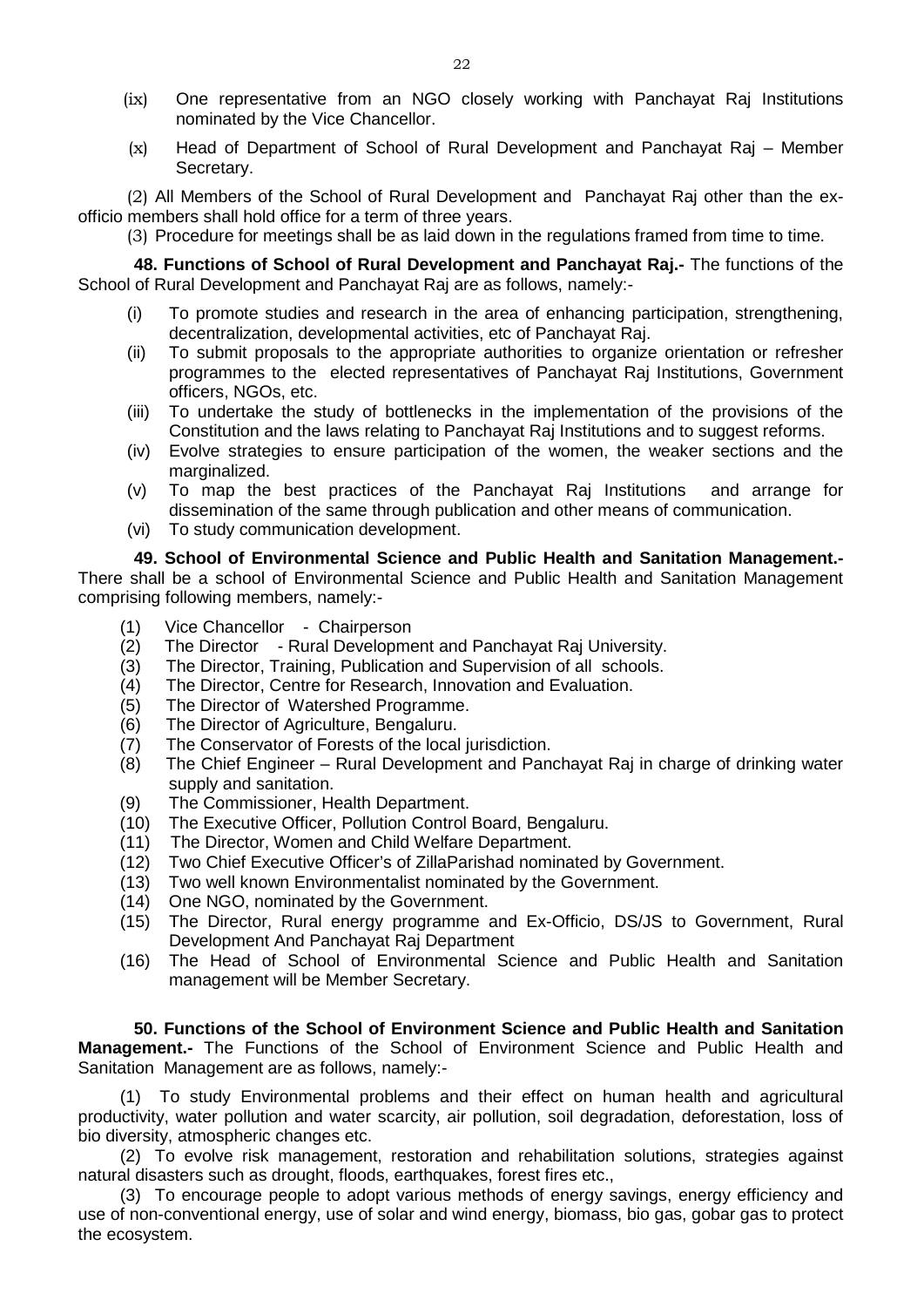(4) To evolve techniques of watershed management, supply and conservation of water resources, Protection and development of lakes, streams and rivers.

(5) To popularise the concept of sustainable development. Emphasis the link between environmental degradation and poverty in rural area.

(6) To study the interconnection between population growth, poverty, loss of productivity and environment. The mutual reinforcing interlink between sustainable growth and economic development of rural area.

(7) To study the clean environment concepts and community health and sanitation management issues in rural area.

(8) To evolve innovative technologies to manage our water resources more efficiently. Micro irrigation technology using appropriate devices, especially manufactured locally, for semi arid, rain water dependent agricultural area. Conjunctive water use methods to be encouraged even in irrigated area.

(9) To study various issues involved in the management of natural resources and sustainable development which is key to eradication of poverty in rural area.

**51. The School of Social Science and Rural Reconstruction.-** There shall be a School of Social Sciences and Rural Reconstruction consisting of the following members, namely:-

- (1) The Vice-chancellor Chairperson
- (2) The Director Rural Development and Panchayat Raj University.
- (3) The Director, Training, Publication and Supervision of all Schools.
- (4) The Director, Centre for Research, Innovation and Evaluation.
- (5) The Director, Panchayat Raj, Rural Development and Panchayat Raj Department.
- The Commissioner, Social Welfare Department.
- (7) The Director, Tribal Welfare Department.
- (8) The Managing Director, Minorities Development Corporation.
- (9) One representative from an NGO closely working with social groups nominated by Vice-Chancellor.
- (10) Two Chief Executive officers of Zilla Parishads nominated by the Government.
- (11) Two presidents of Zilla Panchayats with manifested track record of social work and one of them shall belong to SC and the other to ST communities.
- (12) One women member from Self Help Group (SHG) nominated by Government and known for good social work and economic empowerment of women.
- (13) The Director, Empowerment of Differently Abled Department.
- (14) Head of the School of Social Sciences and Rural Reconstructions shall be Member Secretary.

**52. Functions of School of Social Sciences and Rural Reconstructions.-** The Functions of the School of Social Sciences and Rural Reconstructions shall be as follows, namely:-

- (1) To study Karnataka's Rural Sociology, Culture, Philosophy and religious value systems.
- (2) To evolve social mobilization for education of rural people, harness their indigenous knowledge and skills.
- (3) Empowering persons with disabilities, destitute, aged persons through various support systems and rehabilitation programmes.
- (4) To develop innovative housing and habitat systems to narrow the gap between various castes and communities.
- (5) To evolve schemes and programmes for the welfare of all communities through social diagnosis – participatory approaches such as participatory Rural Appraisal (PRA) Technique.
- (6) To develop social entrepreneurship and skills among the economically weaker sections of the society.
- (7) To undertake research in the area of social problems and find solutions through social and economic development.
- (8) To undertake research studies in the field on gender issues, child labour, bonded labour and evil practices such as Devadasi system etc.,
- (9) To develop suitable schemes and innovative programmes to channelize funds from " Corporate Social Responsibility " initiatives.
- (10) To strengthen the role of various social groups, especially that of women in the democratic system of Panchayat Raj.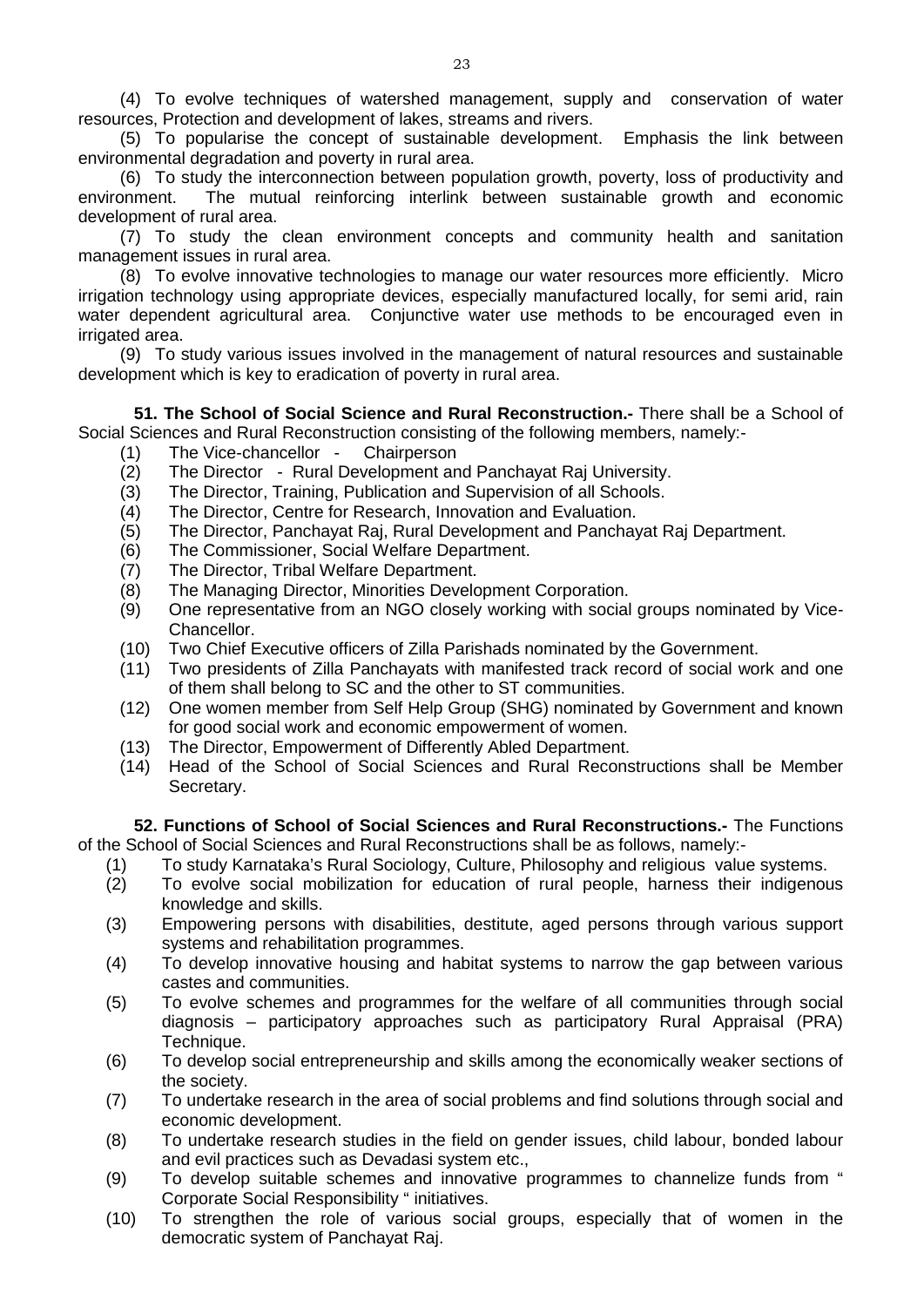- (11) To carry out evaluation and assessment studies of projects implemented by the Department of Social Welfare, Tribal Welfare, Backward Class Welfare, Minority Welfare and Women and Child Development Department.
- (12) To advise Government on policy regarding welfare of all communities and underdeveloped social groups such as denotified tribes, people who have no homes, village or land of their own, nomadic and semi nomadic communities Tribes etc.,
- (13) Develop course contents for the seminars, workshops, field work segment, social development internship of students, participants, peoples representatives etc.,

**53. School of Skill and Entrepreneurship Development.-** (1) There shall be a School of Skill and Entrepreneurship Development consisting of the following members, namely:-

- (i) The Vice-Chancellor-Chairperson;
- (ii) The Director, Training, Publication and Supervision of all schools.
- (iii) The Director, Centre for Research, Innovation and Evaluation.
- (iv) All Heads of Schools and Regional Centers;
- (v) Two progressive villagers with specialised knowledge and experience in rural development nominated by the Vice-Chancellor.
- (vi) The Managing Director, Karnataka State Agricultural Produce Processing and Export Corporation Limited (KAPPEC) or his nominee, Bangalore;
- (vii) The Managing Director, Karnataka Renewable Energy Development Ltd.
- (viii) The Director of Water Supply and Sanitation, Rural Development And Panchayat Raj Department.
- 
- (ix) The Director, Nirmithi Kendra.<br>(x) The Director State Institute of The Director State Institute of Rural Develpment, Mysuru
- (xi) The Commissioner of Textiles
- (xii) The Director, Panchayat Raj
- (xiii) The Representative of Karnataka State Rural Livelihood Promotion Society.
- (xiv) One member each from Zilla Panchayat, Taluk Panchayat and Grama Panchayat nominated by the Government of whom one shall be a woman.
- (xv) The Managing Director, Centre for Handloom Research and Development
- (xvi) The Managing Director, Karnataka Milk Federation
- (xvii) The Vice President, Bharatiya Agro Industries Foundation
- (xviii) The Managing Director, Karnataka Handicrafts Development Corporation
- (xix) The Chief Executive Officer, Society for Community Participation and Empowerment, Betadur Compound, Malamaddi, Dharwad- 580 007.
- (xx) The Director, Karnataka Government Training and Tool Room Centre
- (xxi) The Zonal Project Director, Indian Council for Agricultural Research
- (xxii) The Chairmen of all Regional Rural Banks in Karnataka
- (xxiii) The Managing Director, Fisheries Development Corporation
- (xxiv) The Managing Director, Minority Development Corporation
- (xxv) The Managing Director, Women and Child Development Corporation
- (xxvi) The Managing Director, Dr.Ambedkar Scheduled Caste Development Corporation
- (xxvii) The Managing Director, Scheduled Tribes Development Corporation
- (xxviii) The Managing Director, DevarajUrs Backward Class Development Corporation
- (xxix) The Director Food Processing
- (xxx) Representative of Central Food Technology Research Institute, Mysuru
- (xxxi) The Managing Director, Skill Development Corporation
- (xxxii) One representative each from audio, audio-visual and print media nominated by the Vice Chancellor.
- (xxxiii) One Agro Industrialist nominated by the Vice-Chancellor in respect of any meeting for availing the benefit of their specialized knowledge of subjects on the agenda of such meeting;
- (xxxiv) The Director of the School for Skills and Entrepreneurship Development Member **Secretary**

(2) The Chairman may invite any of the following members to attend the meetings as and when the need arises.

- (i) The Director of Horticulture or The Director of Sericulture.
- (ii) The Commissioner for Agriculture, Government of Karnataka.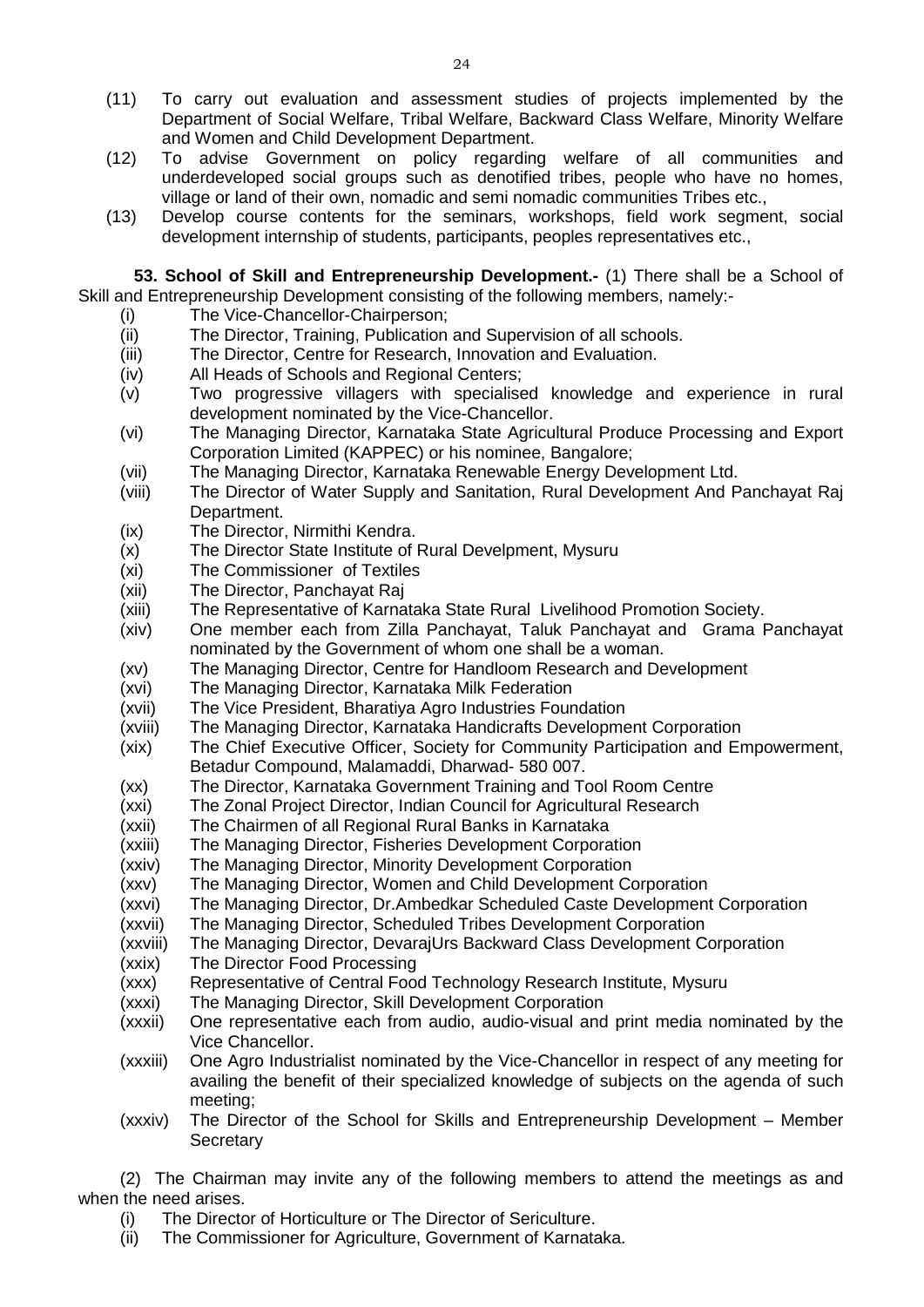- (iii) The Commissioner for Employment and Training.
- (iv) The Chief Executive Officer of Karnataka Khadi and Village Industries.
- (v) The Director of Health and Family Welfare or his nominee.<br>(vi) The Managing Director Rajiv Gandhi Housing Corporation.
- The Managing Director Rajiv Gandhi Housing Corporation.
- (vii) The Commissioner for Industrial Development and Director of Industries and Commerce.
- (viii) The Director, Women and Child Welfare.
- (ix) The Director, Animal Husbandry.
- (x) The Managing Director, Karnataka Ware Housing Corporation.
- (xi) The Director, Marketing.

(3) All Members of the Directorate of Extension Activities, Skills and Entrepreneurship Development other than the ex-officio members shall hold office for a term of three years.

(4) Procedure for meetings shall be as laid down in the regulations framed from time to time

**54. Functions of the School of Skill and Entrepreneurship Development.-** The functions of the School of Skill and Entrepreneurship Development shall be as follows, namely:-

- (1) To promote, develop and design all kinds of handicrafts.
- (2) Identify very highly skilled village artisans from among the rural area and propagate their skills to other artisans.
- (3) To design and develop innovative and useful agricultural implements and tools.
- (4) To innovate, design and develop storage structures for various kind of food grains, food products, fruits and vegetables.
- (5) To design and develop packaging material and preserving techniques for various agro, dairy, animal and horticulture products.
- (6) To develop innovative farm techniques in the field of horticulture and floriculture, sericulture, etc.
- (7) To introduce stakeholders to requirements of global markets.
- (8) To promote farmers for production of nutritious, low cost, indigenous food products such as millets, vegetables, etc.
- (9) To develop model farms, indigenous and nutritive crops, vegetable and fruits.
- (10) To adopt farm lands on public- private- partnership for precision farming.
- (11) To devise innovative methods and mechanisms for development of wasteland, saline land, wetland, alkaline and such other problematic lands to bring them under cultivation and utility.
- (12) To create self sufficiency and efficient use of water and energy.
- (13) To promote medicinal and aromatic plantation and useful trees in terms of fruits and timber and maintain bio-diversity.
- (14) To conduct on site and off site training programmes, workshops, seminars for capacity building to start and promote entrepreneurship.
- (15) To train stakeholders in financial management.
- (16) To disseminate information about availability of credit at various financial institutions.
- (17) Preparing individual business plans and shelf-of projects.

**55. Restriction of holding the membership of the authorities**.- (1) Any person nominated to any of the authorities under this Ordinance shall not be eligible for being nominated or elected for a second term.

(2) Any member nominated to any of the authorities shall be liable to be removed from such membership at any time by the Chancellor on the ground of mis-behaviour, misconduct or otherwise after holding an enquiry:

Provided that, any ex-officio member of the Executive Council or the Academic Council shall cease to hold the membership on attainment of superannuation.

(3) Notwithstanding anything contained in this Ordinance but save as otherwise provided, any employee of the University, both teaching and nonteaching or ministerial or any person in the management of an affiliated college of any other University in whatever capacity shall not be eligible for nomination as member of any of the authorities under this Ordinance.

(4) The term of office of the ex-officio members in the Authorities of the University shall be coterminus with their tenure in the post held by them.

#### **CHAPTER V REGULATIONS, ORDINANCES AND RULES**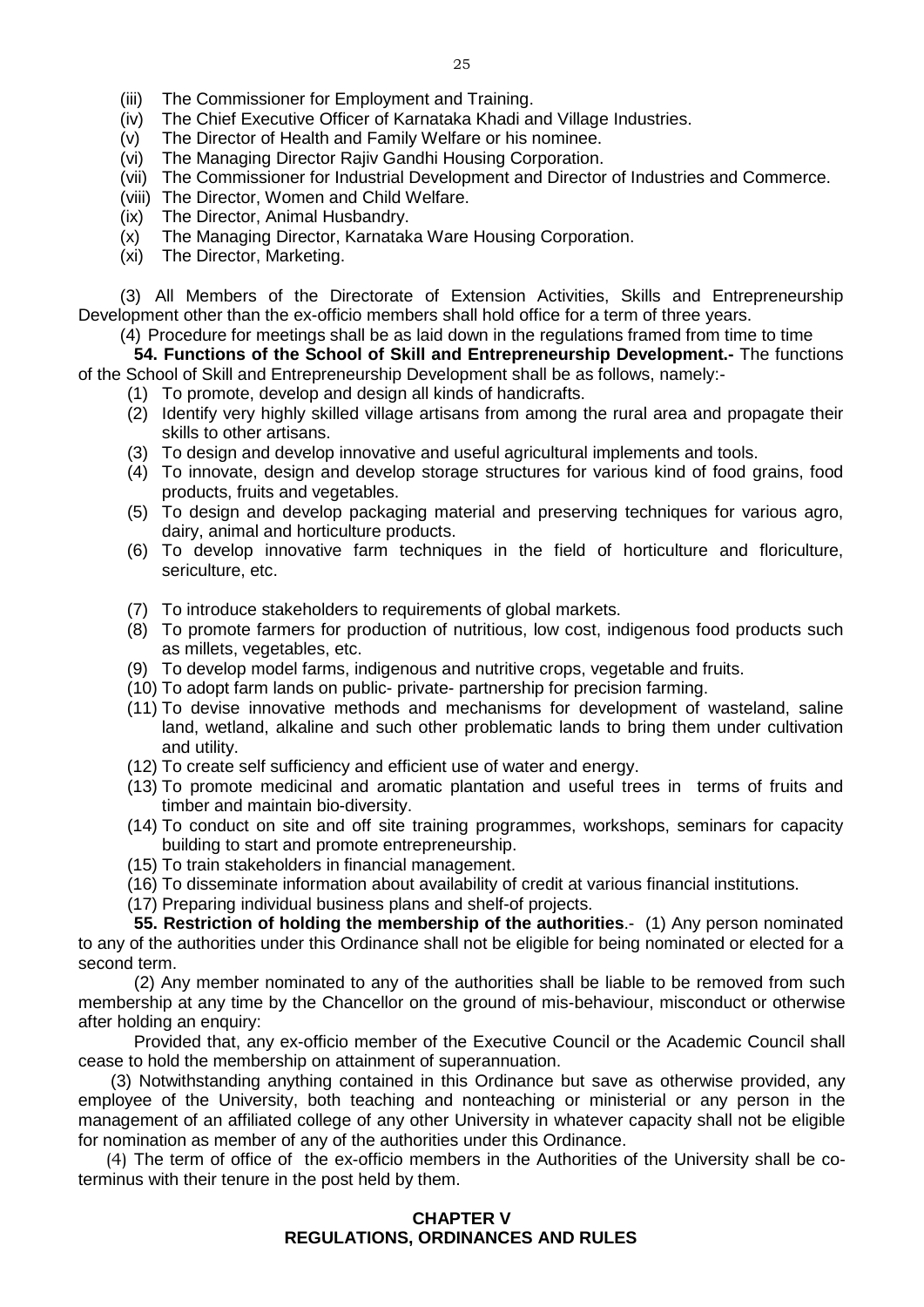**56. Regulations.-** (1) Subject to the provisions of this Ordinance, the Executive Council shall have, in addition to all the other powers vested in it, the power to frame regulations to provide for the administration and management of the affairs of the University:

Provided that, the Executive Council shall not make any regulation affecting the status, powers or constitution of any authority of the University until such authority has been given an opportunity of expressing an opinion in writing on the proposed changes, and any opinion so expressed shall be considered by the Executive Council;

Provided further that, except with the prior concurrence of the Academic Council, the Executive Council shall not make, amend or repeal any regulation affecting any or all of the following matters, namely:-

- (a) the authorities responsible for organizing teaching, research, extension and related academic programmes;
- (b) the withdrawal of degrees, diplomas, certificates and other academic distinctions;
- (c) the establishment, maintenance and abolition of faculties, departments, halls, hostels and institutions;
- (d) the institution of fellowships, scholarships, studentships, exhibitions, medals and prizes;
- (e) conditions and modes of appointment of examiners or conduct or standard of examinations or any other course of study;
- (f) mode of enrolment or admission of students;
- (g) examinations to be recognized as equivalent to University examinations.

(2) The Academic Council shall have the power to propose regulations on all the matters specified in clauses (a) to (g) of sub-section (1), and matters incidental and related thereto in this regard.

(3) Where the Executive Council has rejected the draft of a regulation proposed by the Academic Council, the Academic Council may appeal to the Chancellor and the Chancellor, may, by order, direct that the proposed regulation may be laid before the next meeting of the General Council where both Executive Council and Academic Council meet together for its approval.

(4) The regulations made by the Executive Council shall be submitted to the Chancellor through the Government for approval. They shall come into force from the date of approval of the Chancellor or any other date specified by the Chancellor.<br>57. The Ordinances.- (1) Subject to the provis

**57. The Ordinances.-** (1) Subject to the provisions of this Ordinance and the Regulations, the Ordinances may provide for all or any of the following matters, namely-

- (a) The admission of the students to the University and the levy of fees for admission to the University;
- (b) The courses of study leading to degrees, diplomas and other academic distinctions of the University;
- (c) The conditions under which the students shall be admitted to the courses of study leading to degrees, diploma and other academic distinctions of the University;
- (d) The conduct of examination of the University and the conditions subject to which students shall be admitted to such examinations;
- (e) The manner in which exemption relating to the admission of students to examinations may be given;
- (f) The conditions and mode of appointment and duties of examining bodies and examiners;
- (g) The maintenance of discipline among the students of the University;
- (h) The fees to be charged for courses of study, research, experiment and practice training and for admission to the examinations for degrees, diplomas and other academic distinctions of the University;
- (i) Any other matter which by this Ordinance or the Regulations is required to be, or may be prescribed by Ordinances.

(2) The Executive Council shall not have power to amend the draft of any Ordinances proposed by the Academic Council but it may reject the proposal or return the draft to the Academic Council for reconsideration, either in whole or in part together with such amendments as the Executive Council may suggest.

(3) All Ordinances made by the Executive Council shall have effect from such date as it may direct. Every Ordinance shall be made with the approval of Chancellor:

Provided that in case of an Ordinance containing a proposal, which involves expenditure from the Consolidated Fund of the State, the Chancellor shall consult the State Government before according his approval.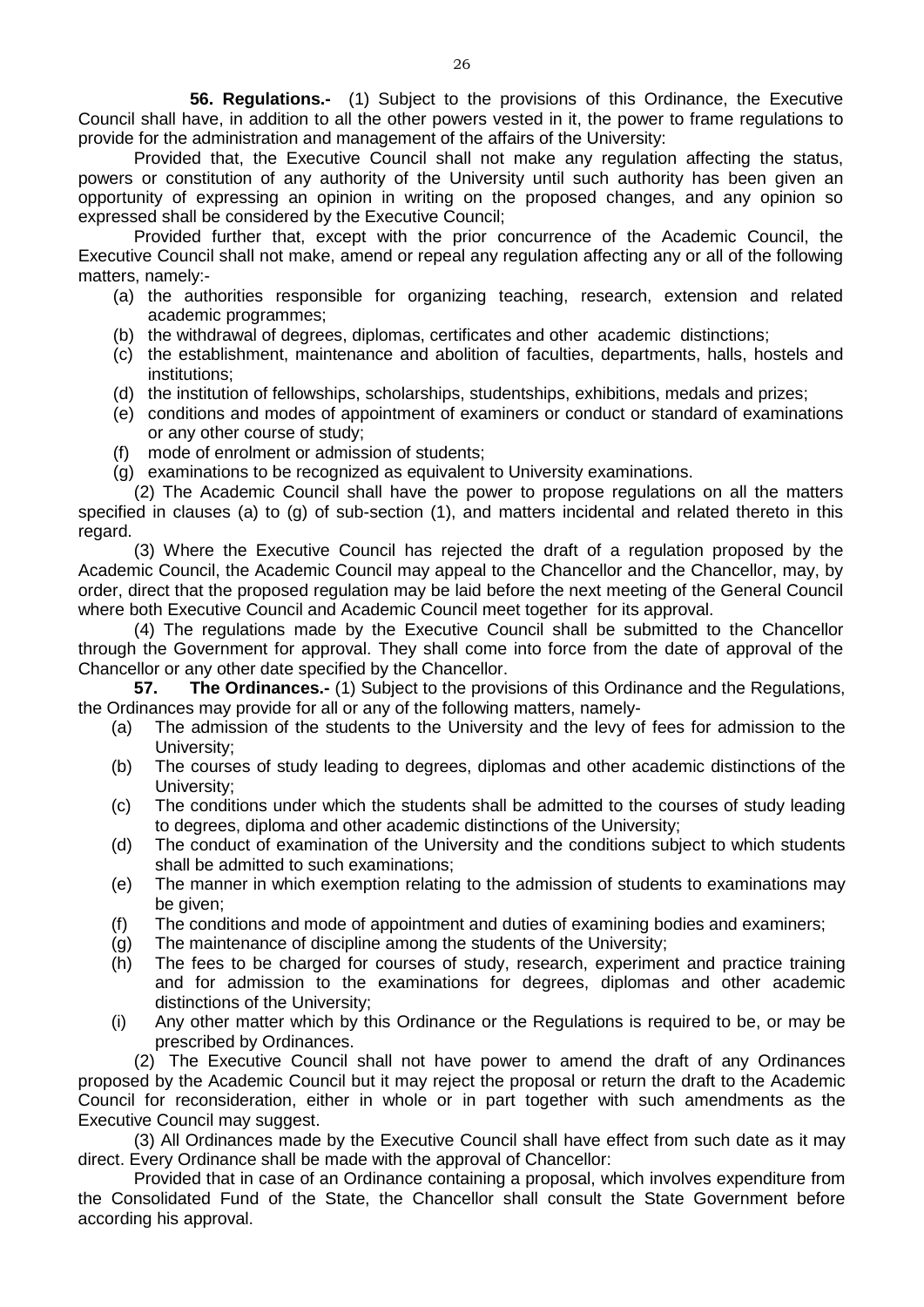(4) Where the Executive Council has rejected the draft of an Ordinance proposed by the Academic Council, the Academic Council may appeal to the Chancellor.

(5) The Chancellor may, after obtaining the comments of the Executive Council, either reject the appeal or approve the Ordinance as proposed by the Academic Council. Thereupon the Ordinance shall have the effect as if made by the Executive Council.

**58. Rules.-** (1) The Executive Council may make Rules consistent with this Ordinance, Regulations and ordinances.

(2) The Rules may provide for,-

- (a) giving of notice of meeting to the members of each authority, of the dates of meeting and of the business to be transacted at the meetings and also for keeping a record of the proceedings of meetings;
- (b) the procedure to be followed at meetings and the number of members required to form the quorum for meetings; and
- (c) all matters solely concerning such authority and not provided for by this Ordinance, or the Regulations.

(3) Every rule made under this section shall come into force on the date it is approved by the Executive Council.

## **CHAPTER-VI FINANCE AND ACCOUNTS**

**59. Funds of the University.-** (1) There shall be for the University a University Fund which shall include,-

- (a) any contribution or grant made by the State Governments;
- (b) any contribution or grant made by the University Grants Commission or the Central Government;
- (c) any bequests, donations, endowments or other grants made by private individuals or institutions or foreign agencies;
- (d) income received by the University from fees and charges, and
- (e) amounts received from any other source.

(2) The amount in the said Fund shall be kept in a Nationalised or Scheduled Bank as defined in the Reserve Bank of India Act, 1934 or in a corresponding new bank constituted under the Banking Companies (Acquisition and Transfer of Undertaking) Acts of 1970 and 1980 or may be invested in such securities authorized by the Indian Trusts Act, 1982, as may be decided by the Executive Council.

(3) The said Fund may be employed for such purpose of the University and in such manner as may be prescribed by regulations.<br>60. Annual Accounts and Audit.- (1)

The Annual Accounts of the University shall be prepared under the directions of the Executive Council.

(2) The accounts of the University shall, at least once in a year, be audited by the auditors appointed by the Executive Council:

Provided that, the State Government shall have the power to direct, whenever considered necessary, an audit of the account of the University, including the institutions managed by it, by such auditors, as it may specify.

Provided further that, in case of funding by external agencies, the accounts shall be audited by a registered Chartered Accountant from among the panel approved by the Executive Council subject to the final audit by the Government Auditor.

(3) The accounts when audited shall be published by the Executive Council and a copy of the accounts together with the audit report shall be placed before the Executive Council and also shall be submitted to the State Government.

(4) The Annual Accounts shall be considered by the Executive Council at its annual meeting. The Executive Council may pass resolutions with reference thereto.

**61. Financial Estimates.-** (1) The Vice Chancellor shall cause to prepare on or before such date as may be prescribed by the regulations, the financial estimates for the ensuing year.

(2) The Executive Council may approve the financial estimates with such modifications as it may deems fit, and no expenditure shall be incurred except in accordance with the financial estimates as approved by the Executive Council.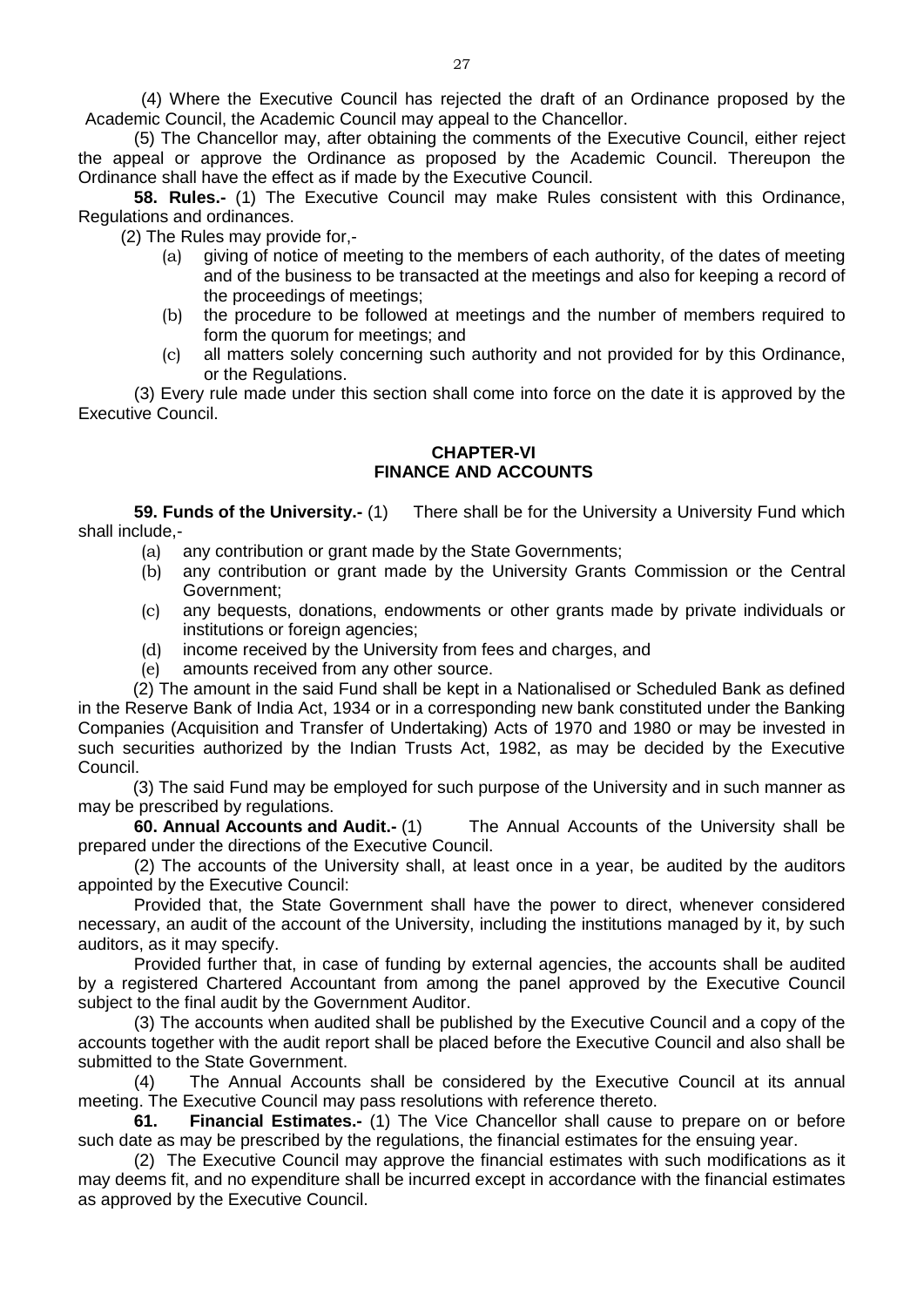(3) The Executive Council may, in case where the expenditure in excess of the amount provided in the budget is to be incurred or in cases of urgency, for reasons to be recorded in writing, incur such expenditure.

**62. Annual Report.-** (1) The Vice Chancellor shall get the annual report containing such particulars as the Executive Council may specify, covering each financial year prepared and place it before the Executive on or before such date as may be prescribed by the regulations. The Executive Council may pass resolutions thereon and the Vice Chancellor shall take action in accordance therewith. The action taken shall be intimated to the Executive Council.

(2) Copies of the annual report along with the resolution of the Executive Council thereon shall be submitted to the State Government. The State Government shall lay the same before both the Houses of the State Legislature.

**63. Sponsored Schemes.-** Whenever the University receives funds from any Government, the University Grants Commission or other agencies sponsoring a scheme to be executed by the University, notwithstanding anything in this Ordinance and Regulations,-

(a) the amount received shall be kept by the University separately from the University Fund and utilized only for the purpose of the scheme; and

Provided that, wherever such fund is received from other private agencies, it shall be subject to the approval of the Government.

(b) if required, the staff required to execute the scheme or research project shall be recruited in accordance with the terms and conditions stipulated in the Ordinance or in the regulations made thereunder.

#### **CHAPTER-VII APPOINTMENT OF TEACHERS AND OTHER EMPLOYEES OF THE UNIVERSITY**

**64. Appointments of Teachers, etc.-** The Vice chancellor shall constitute selection committee for making recommendations to the Executive Council for appointment to posts of professors, associate professors, assistant professors and other teachers, officers and non-teaching staff of the University as per the existing reservation policy of the State Government, UGC Regulations and as per the Regulations framed under the Ordinance. However, the Selection Committee shall be as under,-

(1) There shall be a Selection Committee for selecting persons for appointment as Professors, Associate Professors, Librarian, Director Physical education in the University.

(2) Every Selection Committee shall consist of-

- (a) For selection to the posts of Professors, Associate Professors, Librarian, Director, Physical education -
	- (i) The Vice Chancellor ex-officio Chairperson;
	- (ii) Director of Training, Publication and Supervision of all schools or the Director, Centre for Research, Innovation and Evaluation;
	- (iii) Four subject experts nominated by the Chancellor, from amongst persons serving in any University or any other institution recognized by the State Government.
- (b) for selections to the post of Assistant Professors,
	- (i) The Vice Chancellor ex-officio Chairman;
	- (ii) Two subject experts nominated by the Chancellor;
	- (iii) Director of Training, Publication and Supervision of all schools or the Director, Centre for Research, Innovation and Evaluation;
	- (iv) One Professor from any other University in the State nominated by the Vice-Chancellor.
- (3) The Registrar shall act as the Secretary of the Selection Committee.
- (4) Every post of Professor, Librarian, Associate or Assistant Professors to be filled by selection shall be duly and widely advertised together with the minimum and other qualification, if any, required, the emoluments and the number of the posts to be filled, and reasonable time shall be allowed within which the applicants may apply.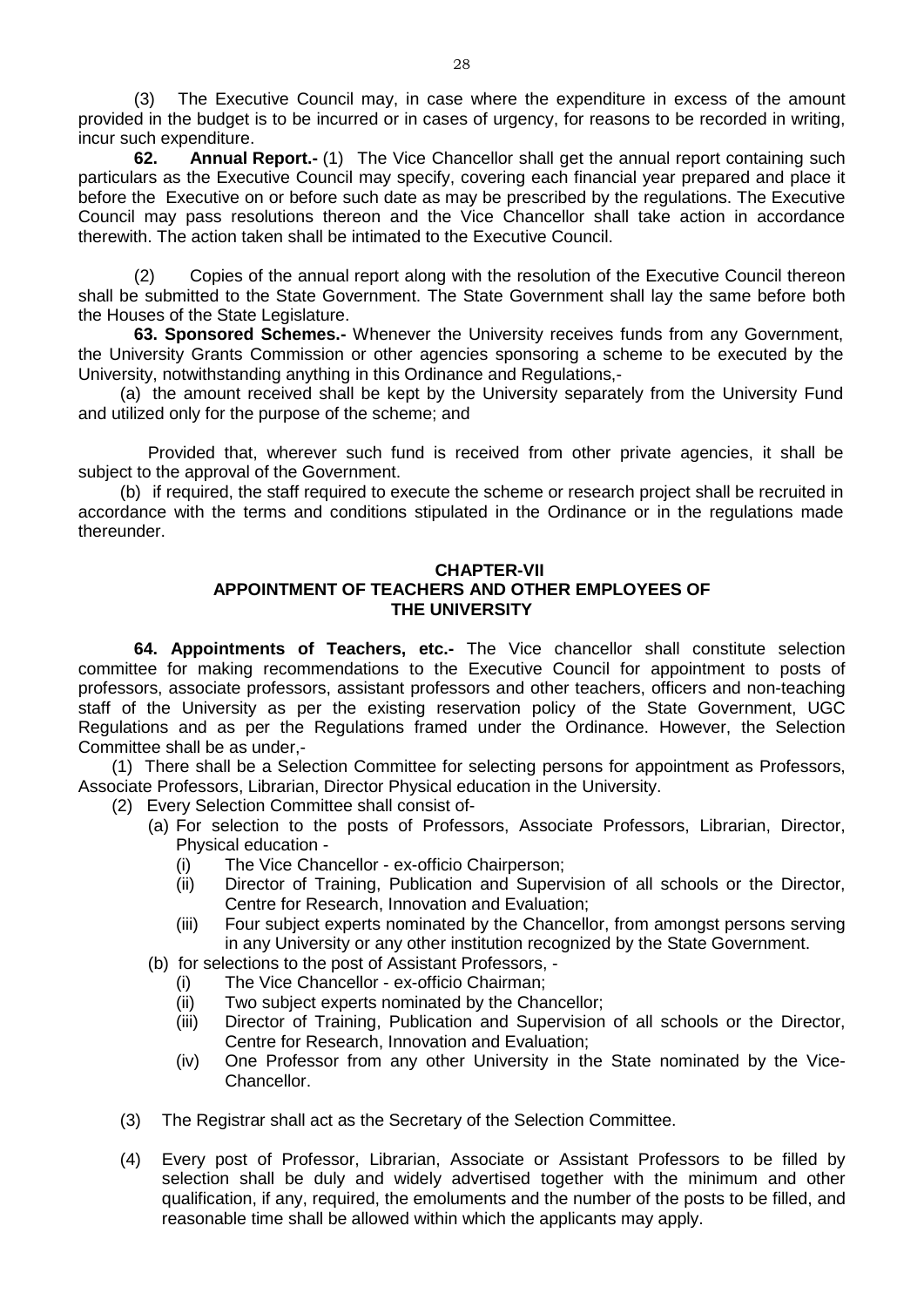- (5) The quorum for a meeting of the Selection Committee shall be four of whom in the case of selections to the posts of Professor, Associate Professors and Librarian at least two shall be the experts and in the case of selections to the other posts, at least one shall be the expert.
- (6) The Selection Committee shall subject to the provisions of Regulations made in this behalf interview, adjudge the merit of each candidate in accordance with the qualifications advertised and prepare a list of persons selected, arranged in the order of merit. It shall forward the list to the Executive Council, which shall make appointments in accordance with the same. In the case of difference between the Selection Committee and the Executive Council, the matter shall be referred to the Chancellor whose decision shall be final.

**Explanation -** Nothing in this sub-section shall be construed as requiring the Executive Council to make appointments in accordance with the list where it is of the opinion that it does not satisfy the provisions of this Ordinance or the Regulations relating to such appointments.

**65. Appointment in accordance with promotion schemes.-**Notwithstanding anything contained in Section 64 but subject to the rules and orders issued by the Government from time to time, appointments to the posts of Associate or Assistant professor and Professors in University Institutions and Departments may be made by the Executive Council in accordance with the promotion scheme, if any, prescribed by Regulations in this behalf.

**66. Appointment to part-time post.-** (1) There shall be a Selection Committee for selecting persons for appointment as part-time Assistant Professors, Associate Professors and Professors in the University. The Selection Committee shall consist of-

- (i) the Vice Chancellor –Chairperson;
- (ii) Director of Training, Publication and Supervision of all schools or the Director, Centre for Research, Innovation and Evaluation; if available;
- (iii) the Registrar who shall be the Member Secretary;
- (2) The quorum for a meeting of the Selection Committee shall be two.
- (3) No part time appointment shall be made for any period exceeding one year at a time.

**67. Temporary appointments.-** (1) Notwithstanding anything in Sections 64, 65 and 66, the Vice Chancellor may make temporary appointments of not more than one year duration at a time to posts of Assistant Professors and such non-teaching staff as may be specified in the Regulations where such posts are either temporary or appointments to such posts cannot be made in accordance with Section 64, 65 and 66 without delay.

(2) The appointments under sub-section (1) shall be made only against sanctioned posts, and in the manner prescribed by the Regulations.

**68. Appointment of other non-teaching and ministerial staff.-** (1) There shall be constituted a Selection Committee to select candidates for appointment to the non-teaching posts and Ministerial posts in the University.

- (2) The Selection Committee shall consists of-
- (i) The Vice-Chancellor Ex-Officio Chairperson;
- (ii) The Secretary to Government in charge of Department of Rural Development of Panchayat Raj or his nominee not below the rank of Additional Secretary to Government, Department of Rural Development and Panchayat Raj ;
- (iii) One expert nominated by the Vice Chancellor;
- (iv) The Registrar;
- (v) The Director of Social Welfare or his nominee not below the rank of a Joint/Deputy Director;
- (vi) The Director of Backward Classes and Minorities or his nominee not below the rank of a Joint/Deputy Director;
- (vii) The Director of Women and Child Development or her nominee not below the rank of a Joint/Deputy Director.
- (3) The quorum for a meeting of the Selection Committee shall be four.

(4) Such of the posts, are to be filled by direct recruitment shall be filled according to the Regulations from among persons selected by the Selection Committee in the order in which their names are arranged in the list prepared by the Selection Committee.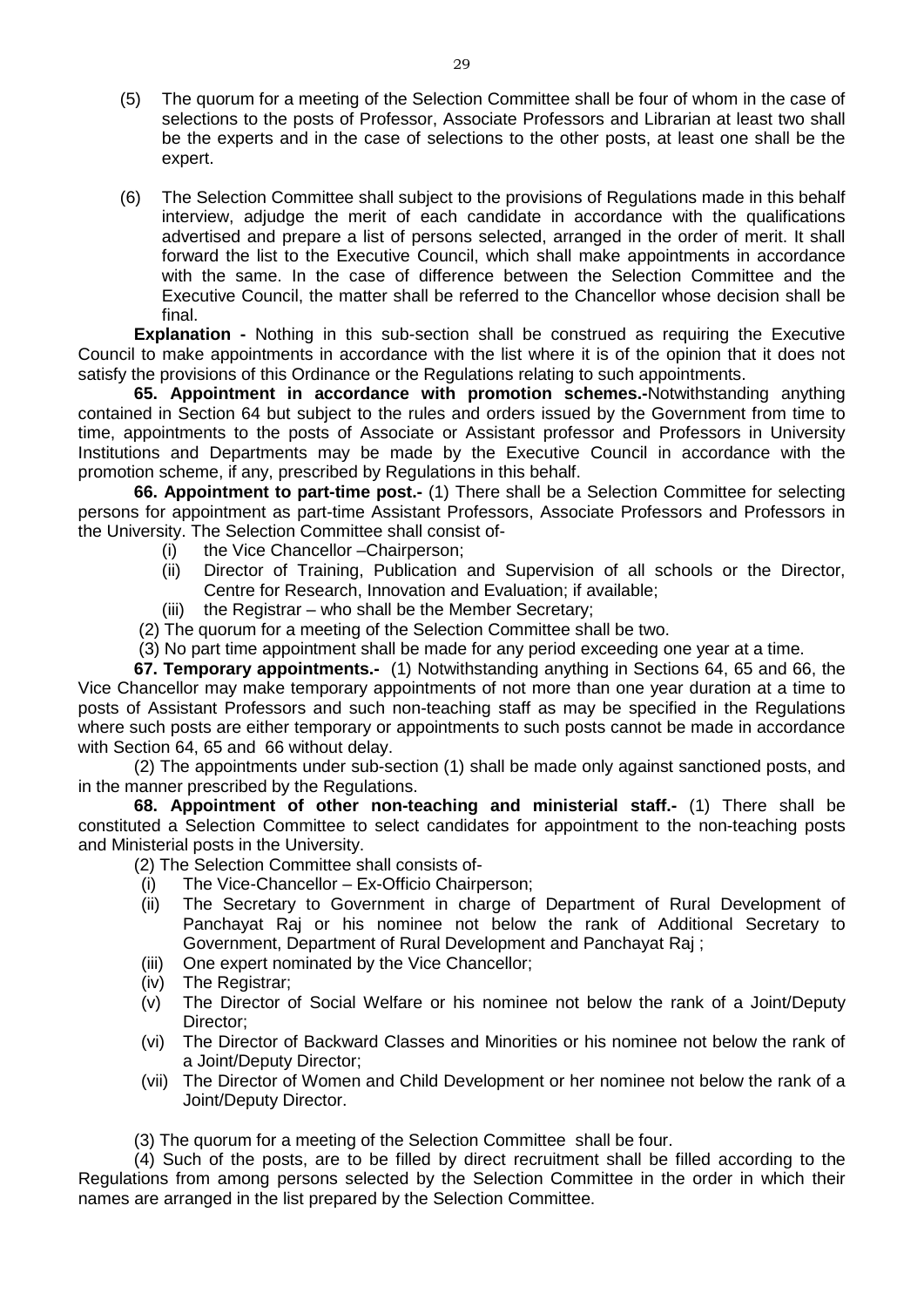(5) All appointments shall be made by the Executive Council and in the case of difference between the Selection Committee and the Executive Council; the matter shall be referred to the Chancellor, whose decision shall be final.

(6) Notwithstanding anything contained in the preceding sub-sections appointments to posts in the University equivalent to Group 'C' and 'D' posts in the State Civil Services shall be made by the Vice-Chancellor in accordance with the Regulations to be framed for this purpose.

**69. Method of recruitment and conditions of service.-** (1) Subject to the provisions of this Ordinance, the method of recruitment, appointment, procedure for selection, pay and allowances and other conditions of service of the employees of the University shall be such as may be prescribed by the Regulations.

(2) Subject to the regulations made for the purpose every other officer or employee of the University shall be appointed under a written contract setting out the conditions of service as prescribed by the regulations which shall be lodged with the University and a copy thereof furnished to the officer or employee concerned.

(3) Any dispute arising out of the contract between the University and any of its officers or employees shall, at the request of the officer or the employee concerned, or at the instance of the University be referred to a Tribunal for arbitration consisting of three members appointed by the Executive Council as prescribed by the regulations.

**70. Provident Fund, Gratuity, Pension and any other benefit Scheme.-** All the permanent employees of the University shall be entitled to the benefit of the pension or provident fund and gratuity in accordance with such regulations as may be framed in that behalf by the Executive Council in accordance with the prevailing government rules.

# **CHAPTER VIII UNIVERSITY REVIEW COMMISSION**

**71. Appointment of a University Review Commission.-** (1) The Chancellor shall at least once in every five years constitute a commission to review the working of the University and to make recommendations.

(2) The commission shall consist of not less than three eminent educationists, one of whom shall be the chairman of such commission appointed by the Chancellor in consultation with the State Government.

(3) The terms and conditions of the appointment of the members shall be such as the Chancellor may determine.

(4) The commission shall after holding such enquiry as it deems fit, make its recommendation to the Chancellor.

(5) The Chancellor may take such action on the recommendations as he deems fit.

## **CHAPTER IX ENROLMENT AND DEGREES**

**72. Eligibility for Admission of Students.-** No student shall be eligible for admission to a course of study for a degree or diploma, unless he possesses such qualifications as may be prescribed by the regulations.

**73. Honorary Degrees.-** If not less than two thirds of the members of Academic Council, recommend that an honorary degree or academic distinction be conferred on any person on the ground that he is in their opinion by reason of eminent attainment and position, fit and proper to receive such degree or academic distinction, the Executive Council may, by a resolution, decide that the same may be conferred on the person recommended.

**74. Withdrawal of Degree or Diploma.-** (1) The University, may, on the recommendation of the Executive Council., withdraw any distinction, degree, diploma or privilege conferred on or granted to any person by a resolution passed by the majority of the total membership of the Executive Council and by a majority of not less than two thirds of the members of the Executive Council present and voting at the meeting, if such person has been convicted by a court of law for an offence, which in the opinion of the Executive Council involves moral turpitude or if he has been guilty of gross misconduct.

(2) No action under this rule shall be taken against any person unless he has been given an opportunity to show cause against the action proposed to be taken.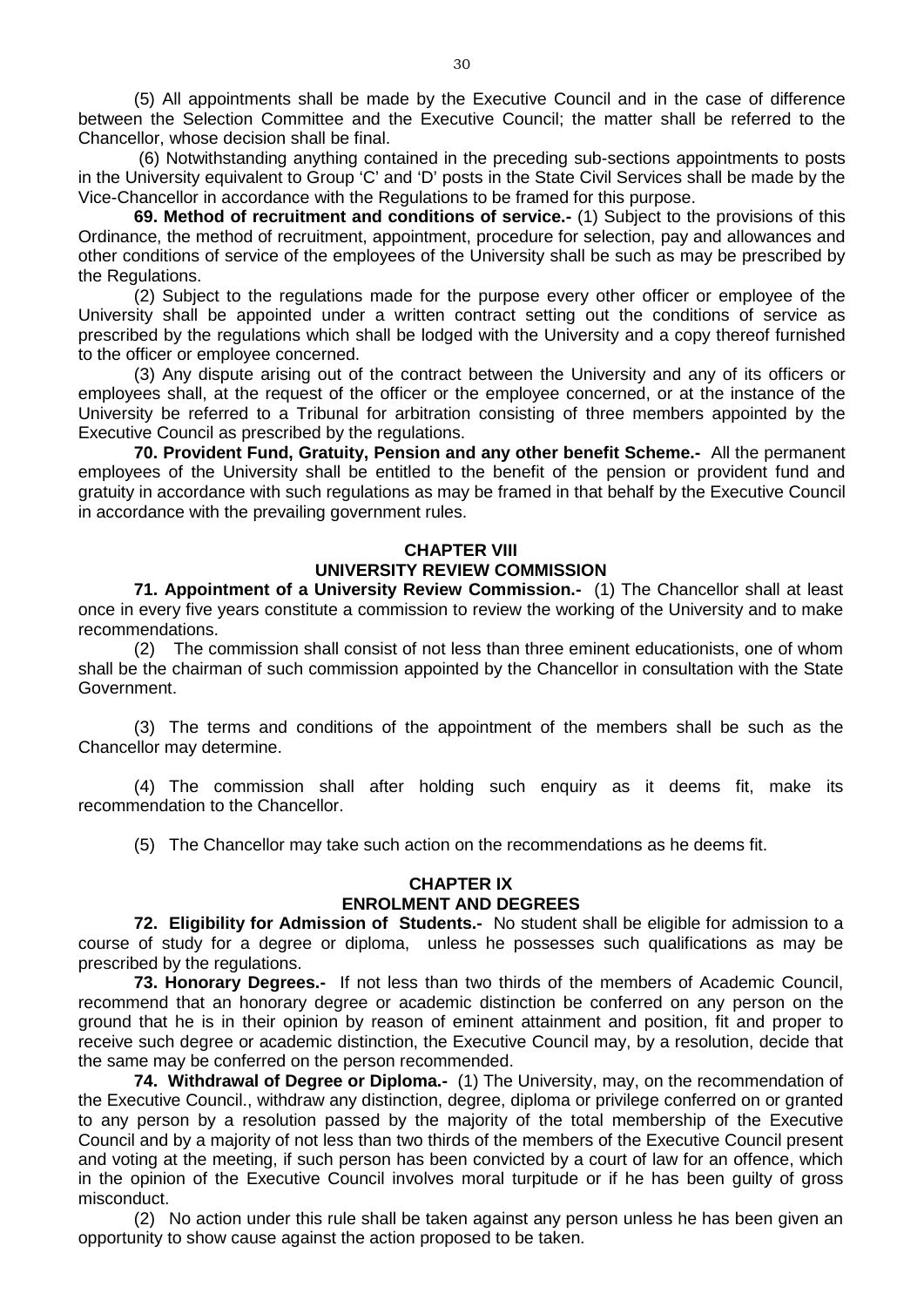(3) A copy of the resolution passed by the Executive Council shall be immediately sent to the person concerned.

(4) Any person aggrieved by the decision taken by the Executive Council may appeal to the Chancellor within thirty days from the date of the receipt of such resolution.

(5) The decision of the Chancellor in such appeal shall be final.

#### **CHAPTER – X FUNCTIONS AND THE RESPONSIBILITIES OF THE PERSONS INVOLVED IN THE EXAMINATION WORK**

**75. Duties of a Teacher.-** (1) Every teacher of the University shall carry out the work relating to teaching, research, examination or academic work assigned to them by the University from time to time.

(2) For the purpose of sub-section (1) both the teaching and non-teaching employees in the services of the University shall be administratively controlled by the University and shall abide by the instructions or orders issued by the University from time to time.

**76. Obligation to perform the examination work.-** (1) Any person who is entrusted with the examination work relating to paper setting, invigilation, supervision, evaluation, conduct of practical examinations, printing of question papers and answer books, tabulation and preparation of marks cards and all such activities incidental thereto and connected therewith shall discharge such duties prudently and with utmost integrity for attainment of the academic standards.

(2) If any person who has been allotted the examination work under sub-section (1) is found guilty of breach of duties or involves in any misbehaviour, shall on conviction be punished with imprisonment for a period which may extend to three years or with a fine up to two thousand rupees or with both.

(3) No court shall take cognizance of an offence punishable under this section or the abetment of any such offence save on the complaint made by the Registrar.

**77. Punishment for abetment of offences.-** Whoever instigates or abets the commission of offence punishable under section 76 shall, on conviction be punished with the same punishment provided for in that section.

**78. Prohibition of Private Tuition.-** No Teacher of the University shall engage himself in private tuition or in any other employment or job in any manner without the permission of the University or the authority which appointed him.

#### **CHAPTER XI GENERAL**

**79. Vacating of Office.-** (1) Any member other than the ex-officio member of any authority or body of the University may resign his office. The letter of resignation written in hand by the member shall be sent to the Vice-Chancellor. Such resignation shall take effect immediately on its acceptance and communication to the concerned.

(2) No member of the authority or body of the University who is nominated in his capacity as a member of a particular body or as a teacher or where expressly stated so, as the holder of a particular appointment shall continue to be a member of a particular body or teacher or the holder of that particular appointment:

Provided that, such of the teachers who are continued on attaining superannuation till the end of the academic year on re-employment basis, shall cease to be members of such authority or body on attainment of superannuation.

(3) A member of any authority or body of the University shall cease to be member on his being convicted by a Court of law for any offence involving moral turpitude.

**80. Filling of casual vacancies.-** All vacancies among the members, other than the ex-officio members of any authority or other body of the University arising by reason of death, resignation, removal or otherwise shall be filled as soon as conveniently may be, by the person or body that nominated, the member whose place has become vacant and the person so nominated shall be a member of such authority or body for the un-expired portion of term for which the member in whose place the person is nominated would otherwise have continued in office:

Provided that, pending the nomination of any person to fill any such vacancy in the manner aforesaid the vacancy may be filled by the person or body that nominated, by nominating a person qualified to fill such vacancy under the provisions of this Ordinance and any person so nominated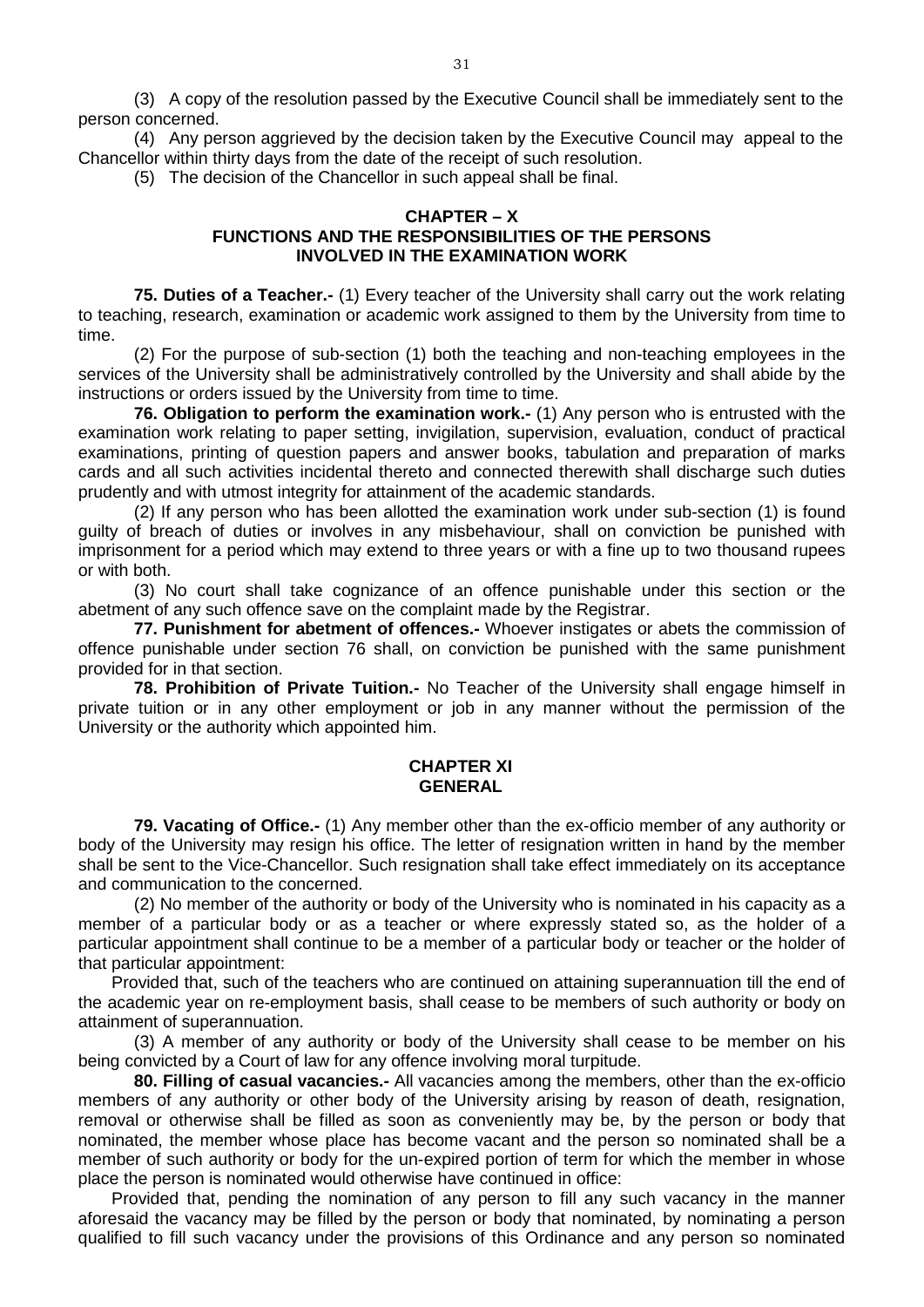shall hold office as a member of such authority or body until another person is nominated thereto in accordance with the provisions of this Ordinance.

**81. Action not invalidated merely on the ground of defect in constitution, vacancy, etc.-**  Notwithstanding that, the Executive Council, the Academic Council or any other authority or body of the University is not duly constituted or there is a defect in its constitution or reconstitution at any time and notwithstanding that there is a vacancy in the membership of any such authority or body, no act or rule or proceedings of such authority or body shall be invalidated on any such ground or grounds:

Provided that, no resolution of any authority or body of the University shall be deemed to be invalid on account of any irregularity in the service of notice upon any member provided that the proceedings of such authority or body were not prejudicially affected by such irregularity.

**82. Vice Chancellor and other officers, etc., to be public servants.-** The Vice Chancellor, the Registrar, the Finance Officer, and other employees of the University shall be deemed when acting or purporting to act in pursuance of any of the provisions of this Ordinance, to be public servants within the meaning of section 21 of the Indian Penal Code.

**83. Act and proceedings not invalidated merely on the ground of defect in constitution, vacancy, etc.-** Notwithstanding that the Executive Council or the Academic Council or any other authority or body of the University is not duly constituted or there is a defect in its constitution or reconstitution at any time and notwithstanding that there is a vacancy in the membership of any such authority or body, no act or proceeding of such authority or body shall be invalidated merely on any such ground or grounds.

**84. Removal of difficulties.-** (1) If any difficulty arises with respect to the establishment of the University or in connection with the first meeting of any authority of the University or otherwise in giving effect to the provisions of this Ordinance and the regulations, the Chancellor may, at any time, within two years of commencement of this Ordinance, before all authorities of the University have been constituted, by order, make any appointment or do anything consistent, so far as may be, with the provisions of this Ordinance and the regulations, which appear to him necessary or expedient for the purpose of removing the difficulty which are not inconsistent with provision of this Ordinance and every such order shall have effect as if such appointment or action had been made or taken in the manner provided in this Ordinance and the regulations:

Provided that, before making any such order the Chancellor shall ascertain and consider the opinion of the Vice Chancellor and of such appropriate authority of the University as may have been constituted.

(2) Every order made under sub-section (1) shall be laid before both Houses of the State Legislature.

**85. Transitory Provisions.- (1)** Notwithstanding anything contained in this Ordinance, and the regulations made thereunder, the first Vice Chancellor may, with the previous approval of the Chancellor and subject to the availability of funds, discharge all or any of the functions of the University for the purpose of carrying out the provisions of this Ordinance and the regulations and for that purpose may exercise any powers or perform any duties, which by this Ordinance and the regulations are to be exercised or performed by any authority of the University until such authority comes into existence as provided by this Ordinance and the regulations.

(2) Notwithstanding anything contained in this Ordinance and until such time an authority is duly constituted under this Ordinance, the first Vice Chancellor may appoint any officer or constitute any committee temporarily to exercise and perform any of the powers and duties of such authority under this Ordinance.

**86. Transitory powers of the first Vice-Chancellor.-** (1) It shall be the duty of the first Vice-Chancellor to make arrangements for constituting the, Executive Council, Academic Council, Finance Committee and such other authorities of the University within three months of the notified date as the Government may, by notification, direct.

(2) The first Vice-Chancellor shall with prior approval of the Government make such regulations as may be necessary for the functioning of the University.

(3) It shall be the duty of the first Vice Chancellor to draft such regulations as may be necessary and submit them to the Executive Council for their approval.

**87. Execution of Contracts.-** All contracts relating to the management and administration of the University shall be expressed as made by the Executive Council, and shall be executed by the Vice Chancellor or the Registrar with prior approval of the Vice Chancellor. For contracts involving expenditure of above one crore rupees, sanction of the Executive Council shall be necessary.